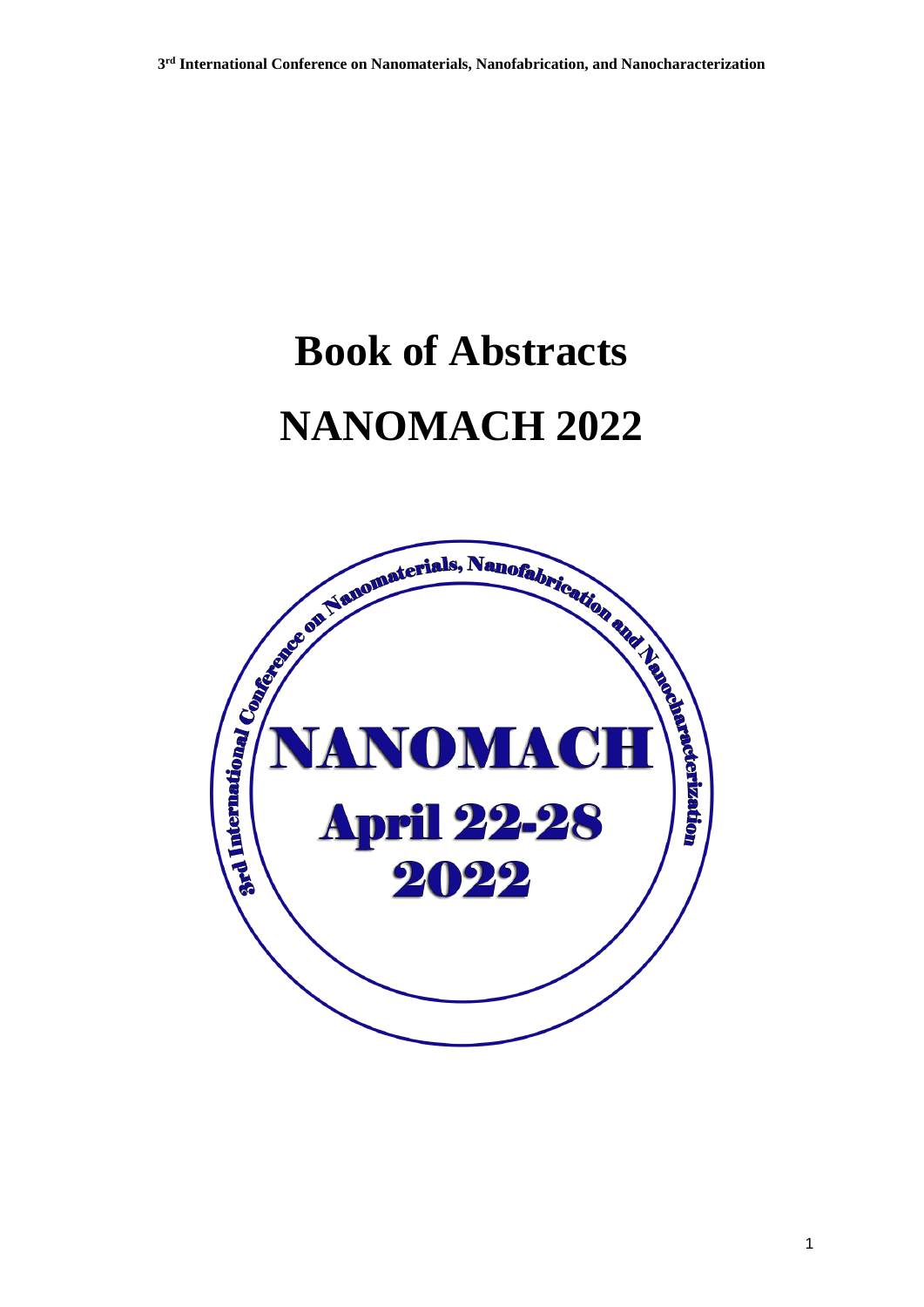# **Disclaimer**

This book contains abstracts approved by the Congress Review Committee. Authors are responsible for the content and accuracy.

Opinions expressed may not necessarily reflect the position of the international scientific council of NANOMACH 2022.

# **Editorial Board**

Ahmet Yavuz Oral Banu Oral Mehmet Emre Aköz Onur Alp Aksan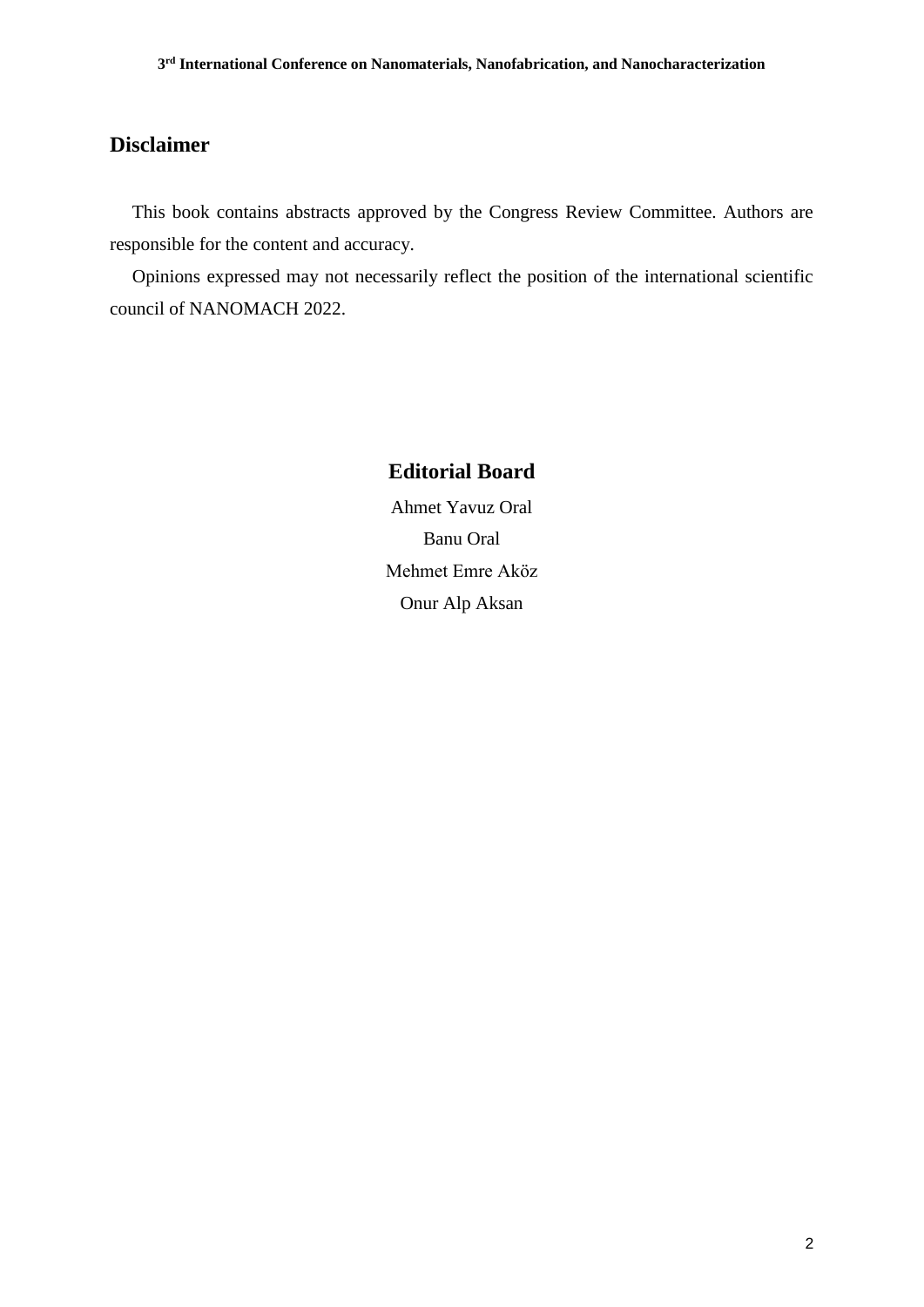# **3 rd INTERNATIONAL CONFERENCE ON NANOMATERIALS, NANOFABRICATION, AND NANOCHARACTERIZATION (NANOMACH 2022)**

**Oludeniz, Turkey APRIL 22-28, 2022**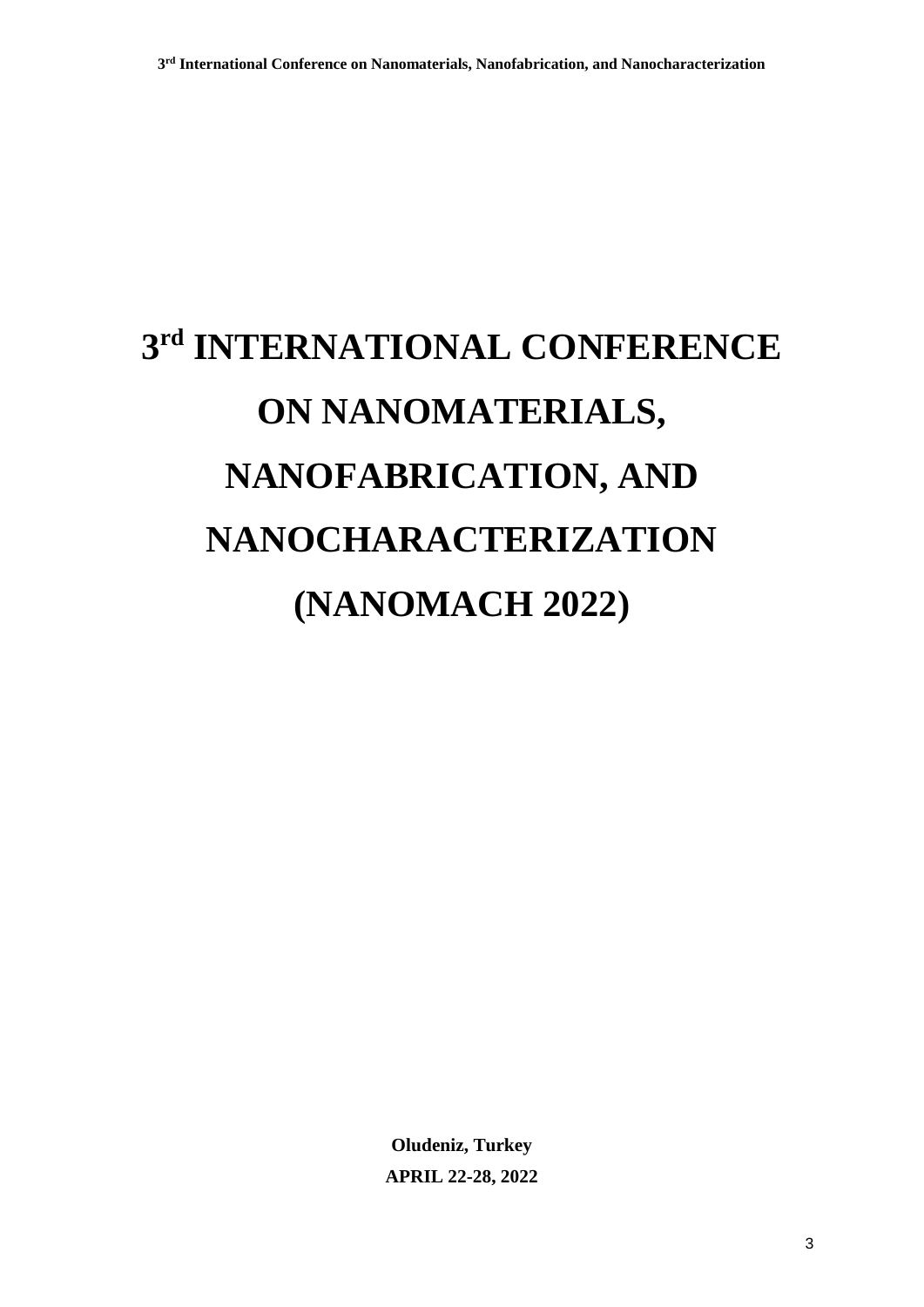# **Plenary Speakers**

| M. Alper Şahiner  | Seton Hall University, USA                  |
|-------------------|---------------------------------------------|
| Roland H. Stauber | University Medical Center of Mainz, Germany |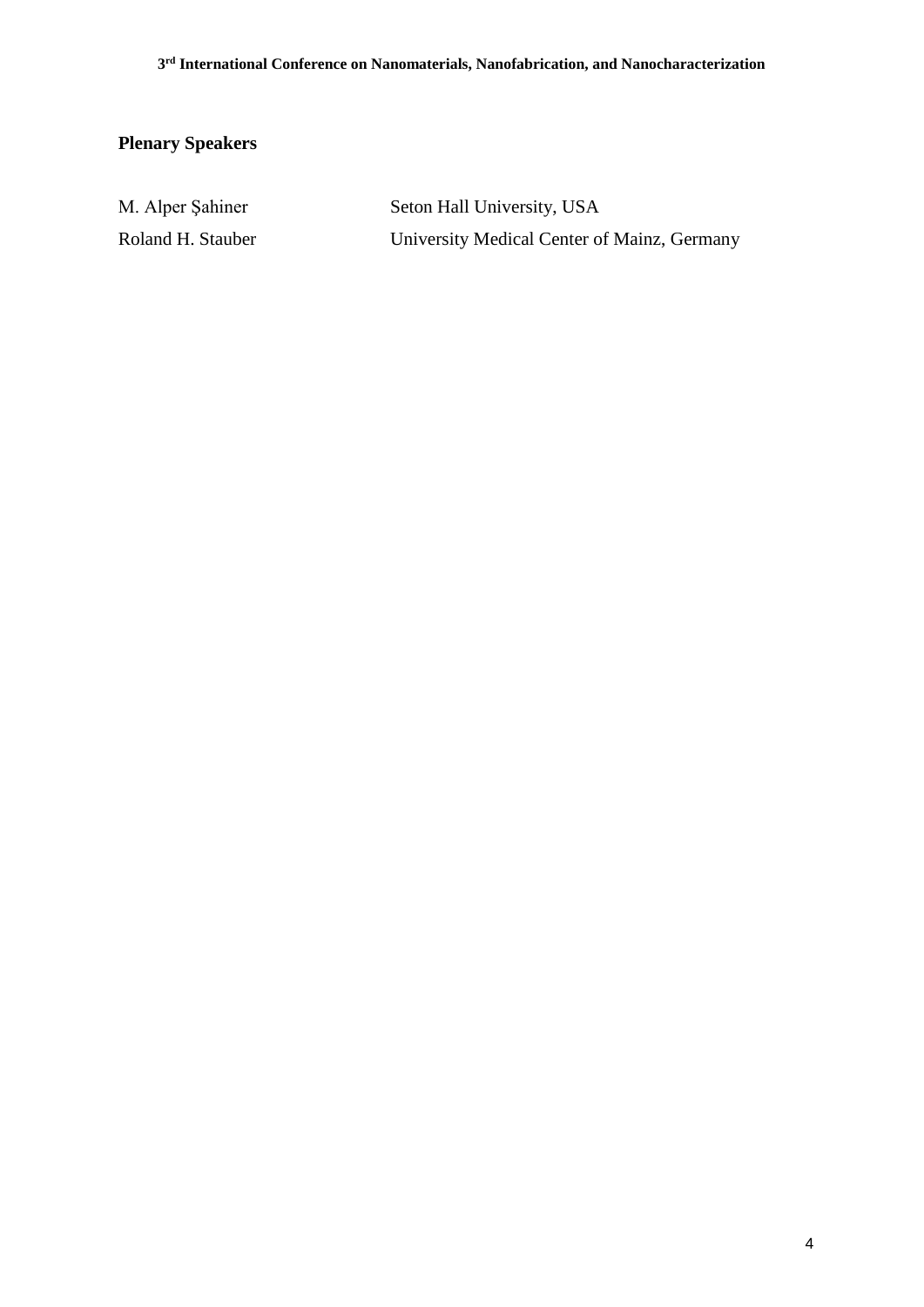# **Invited Speakers**

| <b>Fumin Huang</b>    | Queen's University Belfast, UK                  |
|-----------------------|-------------------------------------------------|
| Marek Wiśniewski      | Nicolaus Copernicus University in Toruń, Poland |
| <b>Shirley Knauer</b> | University of Duisburg-Essen, Germany           |
| Valeri Ligatchev      | $N/A$ , Singapore                               |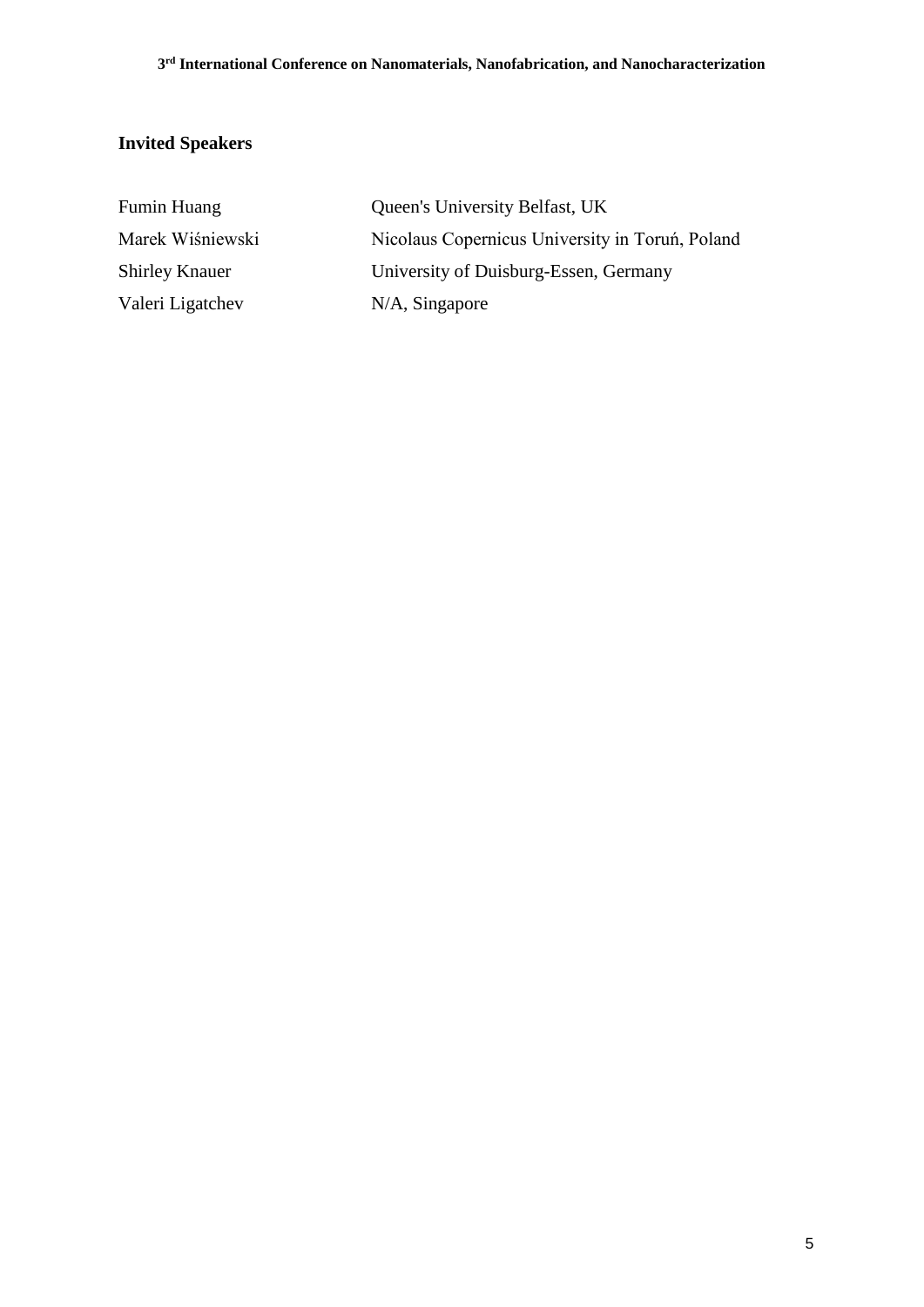**Chair**

A. Yavuz Oral Gebze Technical University, Turkey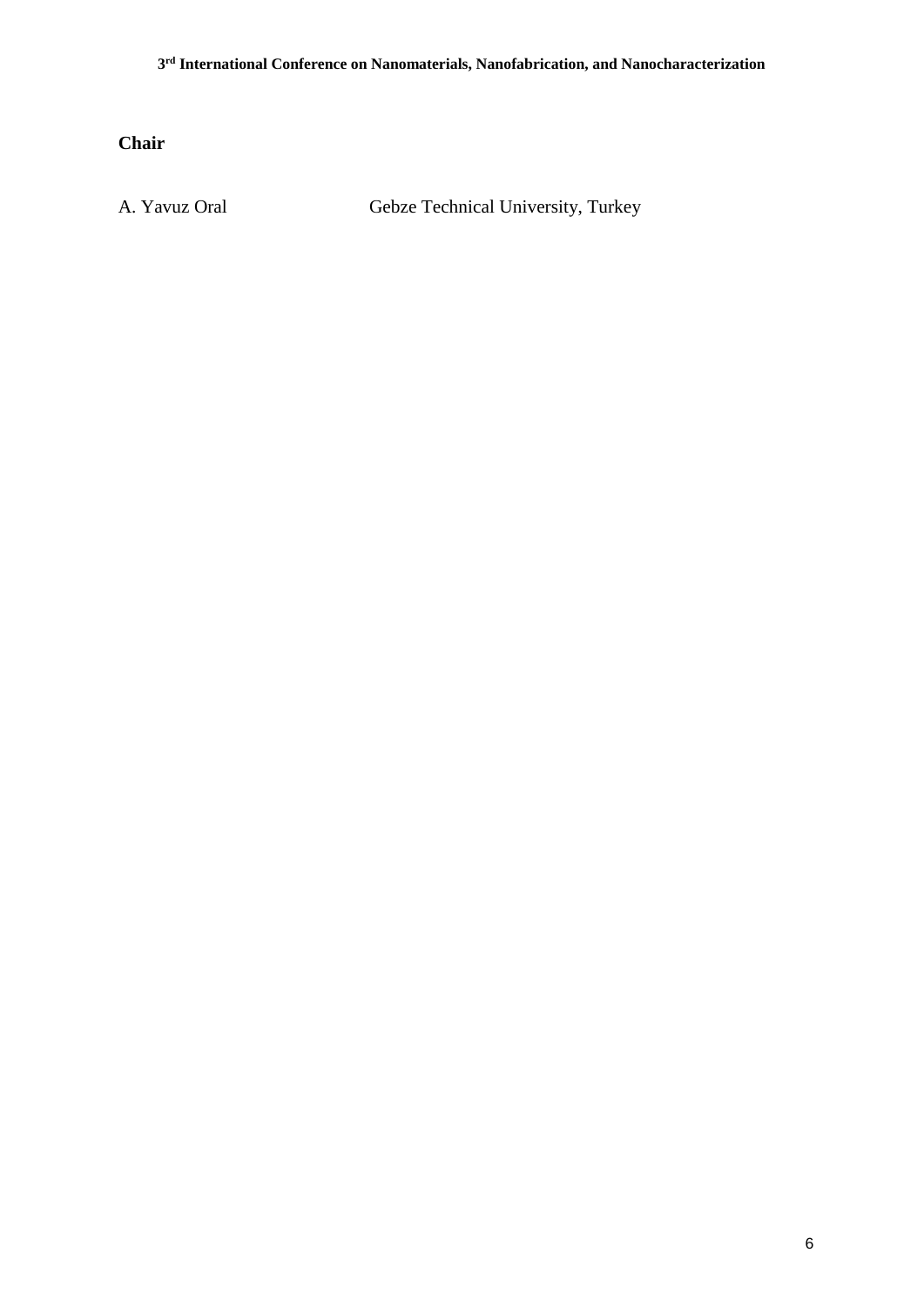# **Organizing Commitee**

| A. Yavuz Oral             | Gebze Technical University, Turkey |
|---------------------------|------------------------------------|
| Ersin Kayahan             | Kocaeli University, Turkey         |
| M. Alper Sahiner          | Seton Hall University, USA         |
| Tarik Talib Issa Al-Omran | University of Baghdad, Iraq        |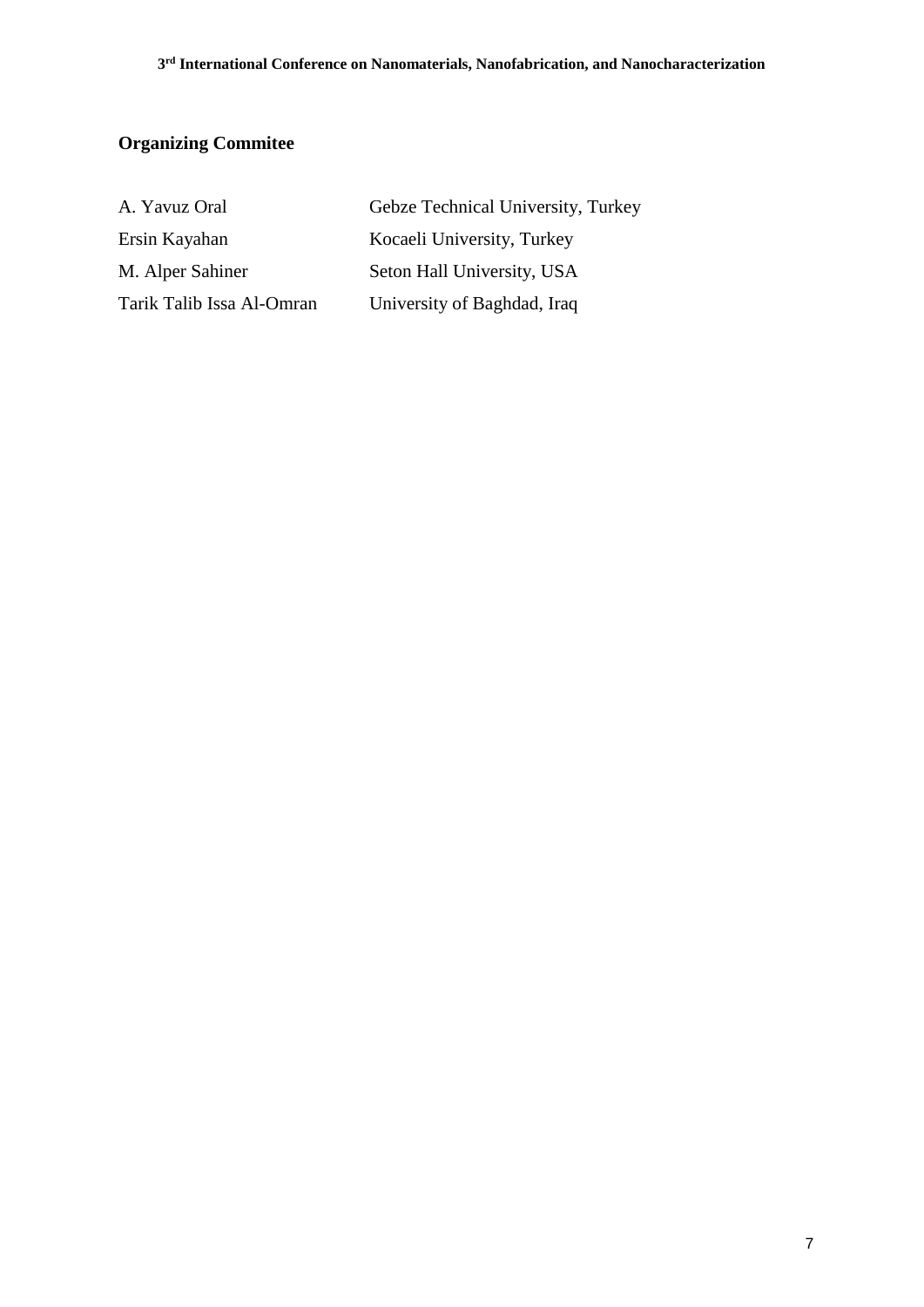# **Scientific Commitee**

| Ankush Ghosh                  | The Neotia University, India                            |
|-------------------------------|---------------------------------------------------------|
| Aránzazu Sierra Fernández     | Geosciences Institute IGEO (CSIC-UCM), Spain            |
| Arun Kumar                    | University of Salerno, Italy                            |
| Azeez Barzinjy                | Salahaddin University-Erbil, Iraq                       |
| Cengiz Ozkan                  | University of California, USA                           |
| Felipe Andrés Oyarzún Ampuero | Universidad de Chile, Chile                             |
| Fumin Huang                   | Queen's University Belfast, UK                          |
| Gennady N. Panin              | IMT RAS, Russia / NITA, Dongguk University, South       |
|                               | Korea                                                   |
| Hang Ta                       | The University of Queensland, Australia                 |
| Igor Lukyanchuk               | Université de Picardie Jules Verne - Pôle Scientifique, |
|                               | France                                                  |
| Irena Ban                     | University of Maribor, Slovenia                         |
| Jamil Akhtar                  | Manipal University Jaipur (MUJ), India                  |
| M. Alper Sahiner              | Seton Hall University, USA                              |
| Marek Wiśniewski              | Nicholas Copernicus University, Poland                  |
| Masashi Sugimoto              | Ehime University, Japan                                 |
| Mohd Rosdzimin Abdul Rahman   | National Defence University of Malaysia, Malaysia       |
| Nutthaya Butwong              | Rajamangala University of Technology Isan, Thailand     |
| Pradyumna Ghosh               | Indian Institute of Technology, BHU(IIT-BHU), India     |
| Shanshan Chen                 | Renmin University of China, China                       |
| Thomas Ernst Müller           | Ruhr-Universität Bochum, Germany                        |
| Vladimir G. Dubrovskii        | Ioffe Physical-Technical Institute of the Russian       |
|                               | Academy of Sciences, Russia                             |
| Vladimir Zaitsev              | Pontifícia Universidade Católica do Rio de Janeiro      |
|                               | (PUC-Rio), Brazil                                       |
| Yung-Chun Lee                 | National Cheng Kung University, Taiwan                  |
| Z. Banu Oral                  | Gebze Technical University, Turkey                      |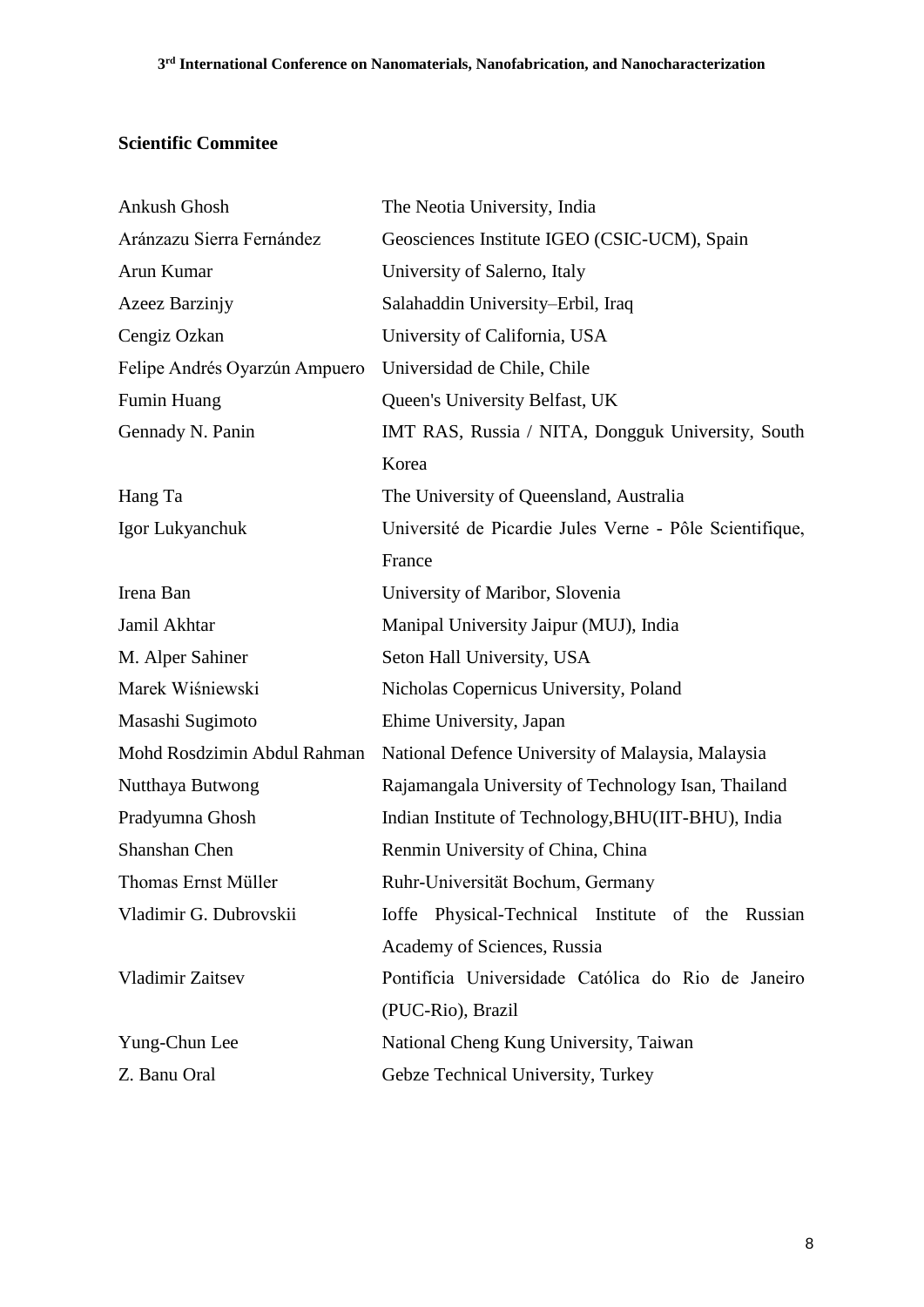#### **PLENARY SPEAKERS**

#### **Id-700**

# **SiGe, ZnTe and NANOPARTICLES in CdS/CdTe: PHOTOVOLTAIC CHARACTERISTICS SIMULATIONS and THIN FILM LASER DEPOSITION**

M. A. SAHINER\* , V. CASTILLON, I. MORTON, M. MELFI

Seton Hall University, Physics Department, South Orange, New Jersey 07079, USA

\*Corresponding author address: Mehmet.Sahiner@shu.edu

**Abstract:** Semiconductor materials consisting of a wide band gap such as CdS/CdTe show promising potential applications in several practical areas of electronics, specifically photovoltaics. In our previous studies at our Advanced Materials Synthesis and Characterization Laboratory (AMSCL) we have used pulsed laser deposition to deposit nanoparticles (Ag, and Au) to investigate the effects of these impurities on the photovoltaic properties of the CdS/CdTe based thin films. The main objective was to investigate how the inclusion of nanoparticles will affect light scattering in the at the interfaces and whether the different size and shape of nanoparticles will have a positive effect on the overall electrical performance of these thin film solar cells. In those earlier work, the effects of the embedded Ag nanoparticles on the photoelectric conversion efficiency were investigated on CdS/CdTe based thin film solar cells as synthesized by Pulsed Laser Deposition (PLD). Silver was shown to enhance the photovoltaic performance by almost doubling the photovoltaic conversion efficiency of the conventional CdS/CdTe films. Then a careful comparison of photovoltaic performance of Au versus Ag embedded thin films of CdS/CdTe on indium tin oxide coated glass substrates have been performed. Our results on the Ag case revealed electrical performance of these cells have correlates with the particles density and the particle size on the CdS/CdTe interface. Ag and Au nanoparticles have contrasting effects on the photovoltaic conversion efficiency in terms of their relative coverage at the interface. This will be discussed in the light of plasmonic resonances and effective light scattering for Ag and Au particles. However, recombination loss at the back contact of the cells may also occur due to the cell's high absorption property. Zinc telluride (ZnTe), having a wide band gap of 2.26 eV, would impede this loss, potentially resulting to a higher energy conversion. In this research, the effects of the addition of a thinfilm ZnTe layer on minimization of the photovoltaic current loss was investigated. Using the theoretical software (WxAmps), the photovoltaic property calculations of ITO/CdS/CdTe/ZnTe, ITO/CdS/CdTe/ZnTe, ITO/CdS/SiGe/CdTe/ZnTe layers at various thickness and parameters, were performed. The results showed that the addition of ZnTe on the back surface of the film would result to a higher energy conversion efficiency. Various parameters including short-circuit current density, efficiency percentages, fill factor, and voltages, were optimized. From these optimized values the pulsed laser deposition parameters were determined to synthesize these higher efficiency CdS/CdTe based thin-film solar cells. This work is supported by NSF Award #:DMI-0420952 The New Jersey Space Grant Consortium (NASA) Spanish National Research Council-CSIC.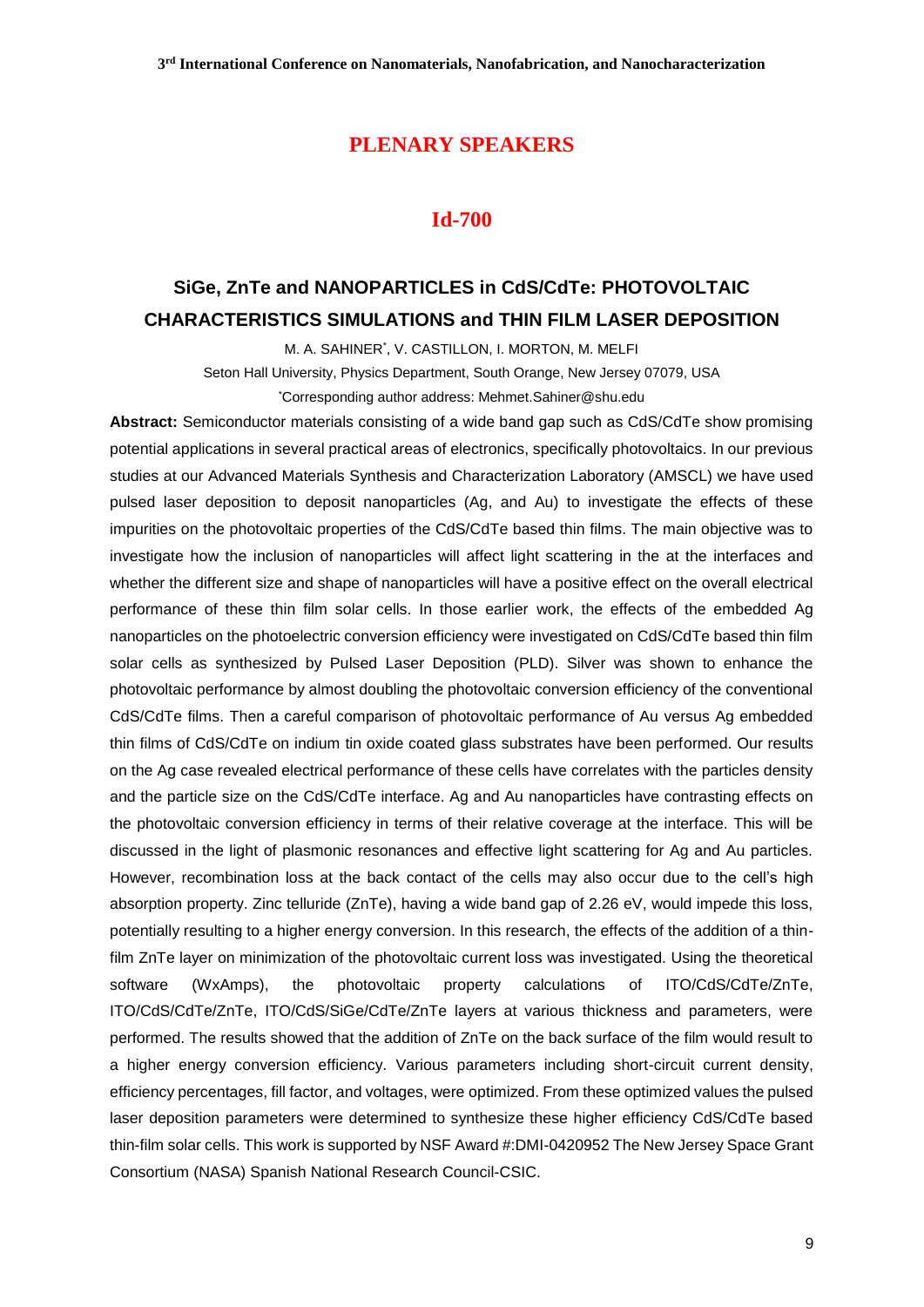**Keywords:** Nanoparticles; Photovoltaic simulations; Thin film laser deposition.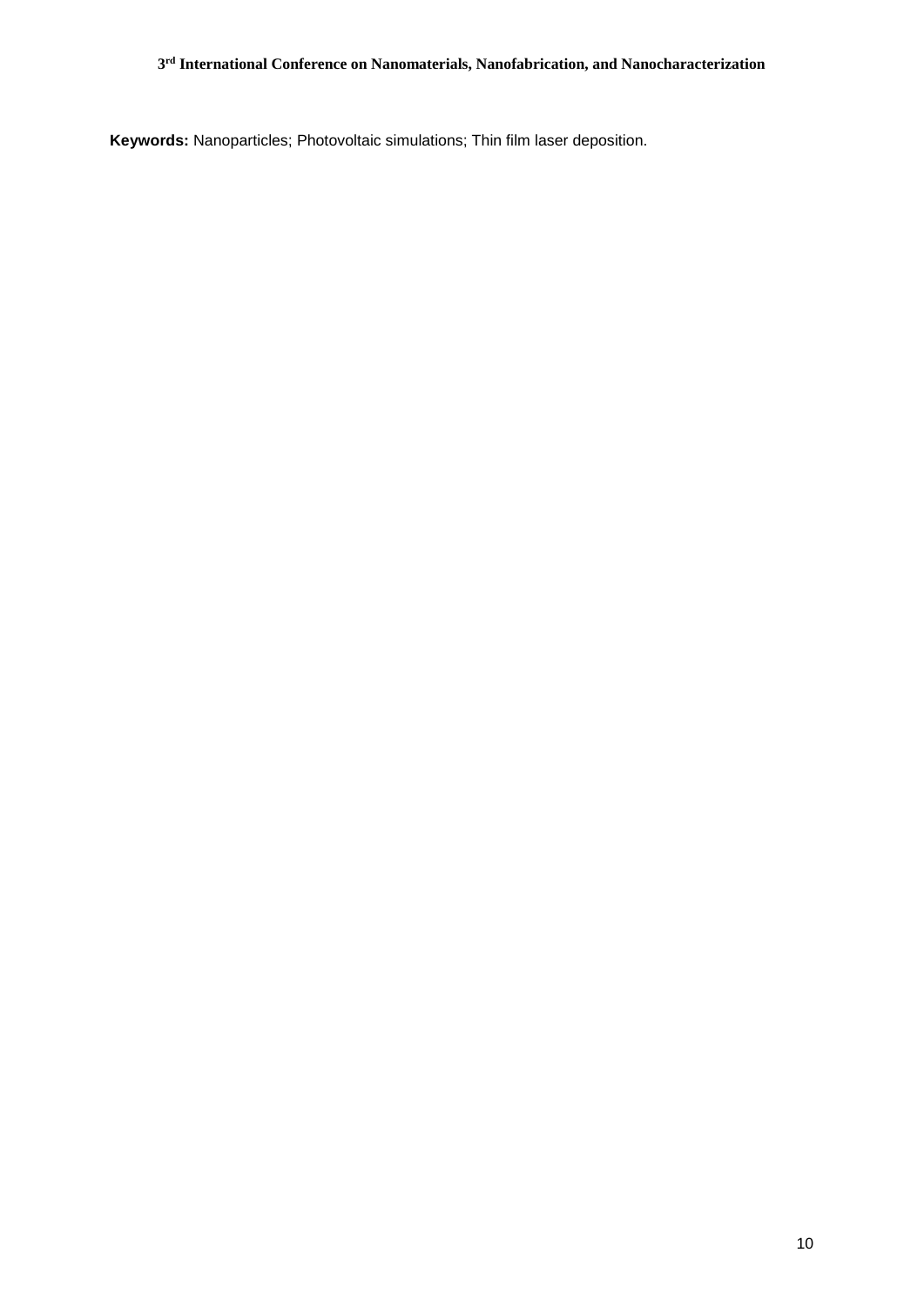## **PLENARY SPEAKERS**

# **Id-701**

# **TARGETING CANCER CHEMOTHERAPY RESISTANCE BY MEDICINE DRIVEN NANOMEDICALS**

R. H. STAUBER\*

Department of Nanobiomedicine, Visiting Professor Chinese Academy of Sciences, University Medical Center of Mainz, 55101 Mainz, Germany

\*Corresponding author: rstauber@uni-mainz.de

**Abstract:** Therapy resistance is the major cause of cancer death. As patients respond heterogeneously, precision/personalized medicine needs to be considered, including the application of nanoparticles (NPs). Success of therapeutic NPs requires to first identify clinically relevant resistance mechanisms and to define key players, followed by a rational design of biocompatible NPs capable to target resistance. Consequently, we employed a tiered experimental pipeline from *in silico* to analytical and *in vitro* to overcome cisplatin resistance. First, we generated cisplatin-resistant cancer cells and used nextgeneration sequencing together with CRISPR/Cas9 knock-out technology to identify the ion channel LRRC8A as a critical component for cisplatin resistance. LRRC8A's cisplatin-specificity was verified by testing free as well as nanoformulated paclitaxel or doxorubicin. The clinical relevance of LRRC8A was demonstrated by its differential expression in a cohort of 500 head and neck cancer patients, correlating with patient survival under cisplatin therapy. To overcome LRRC8A-mediated cisplatin resistance, we constructed cisplatin-loaded, NPs with good colloidal stability, biocompatibility (low immunogenicity, low toxicity, prolonged *in vivo* circulation, no complement activation, no plasma protein aggregation), and low corona formation properties. 2D/3D-spheroid cell models were employed to demonstrate that in contrast to standard of care cisplatin,  $NP_{Cis}$  significantly ( $p<0.001$ ) eradicated all cisplatin-resistant cells by circumventing the LRRC8A-transport pathway *via* the endocytic delivery route. We also report how engineered tumor acidity-responsive toxins can be used to improve safe and efficient nano-based cancer therapies. We here identified LRRC8A as critical for cisplatin resistance and suggest LRRC8Aguided patient stratification for ongoing or prospective clinical studies assessing therapy resistance to nanoscale (acidity-targeted) platinum drug nanoformulations *versus* current standard of care formulations.

**Keywords:** Chemotherapy resistance; Nanomedicals.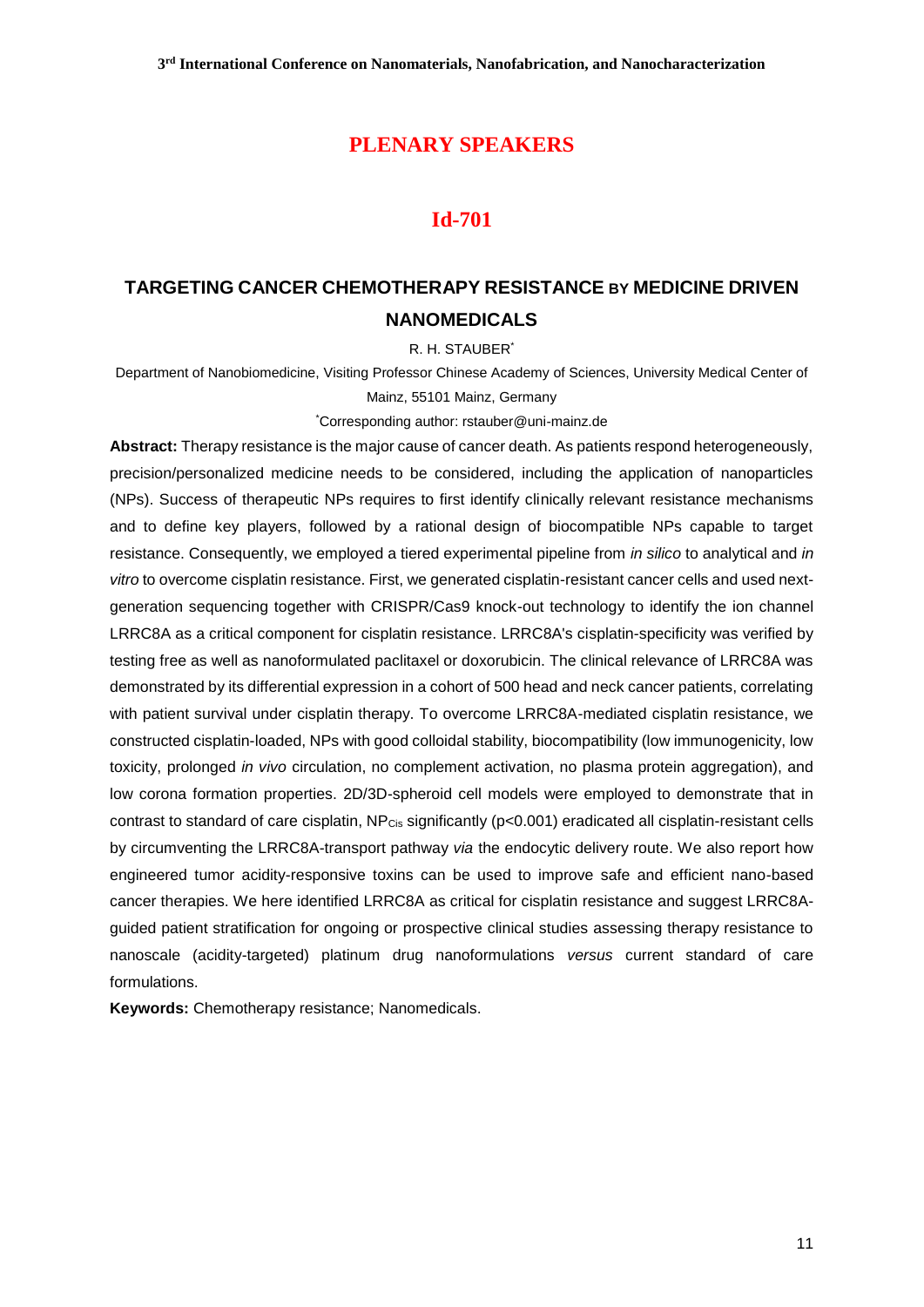# **Id-755**

# **GOLD-ASSISTED EXFOLIATION of EXTRAORDINARILY LARGE-SIZE MONOLAYER CRYSTALS of TWO-DIMENSIONAL MATERIALS**

A. CASEY, W. HENDREN, R. BOWMAN, F. HUANG\*

School of Mathematics and Physics, Queen's University Belfast, BT7 1NN, UK

\*Corresponding author: f.huang@qub.ac.uk

**Abstract:** Here we report the exfoliation of extraordinarily large-size monolayers of a range of semiconductor two-dimensional (2D) materials, up to  $\text{cm}^2$  in area, which is about a few hundreds of times larger than films produced by conventional exfoliation method. By taking advantage of the strong van der Waals force between gold surface and many 2D materials, extremely large-size monolayers of a variety of transition metal dichalcogenide (TMD) 2D films (MoS<sub>2</sub>, WS<sub>2</sub>, MoSe<sub>2</sub>, WSe<sub>2</sub> etc) were exfoliated on smooth and clean Au surfaces. Near unity exfoliation yield was achieved with film sizes mainly limited by the size of parent crystals. As these films are prepared directly from mechanical exfoliation, they are of the highest quality, uniform and clean, free of chemical contamination and defects, which are the ideal platforms to facilitate a wide range of research and technological development. This work was supported by the Engineering and Physical Sciences Research Council (EPSRC) of the UK (ref. EP/N025938/1).

**Keywords:** 2D materials; Exfoliation; Monolayer; Transition metal dichalcogenide.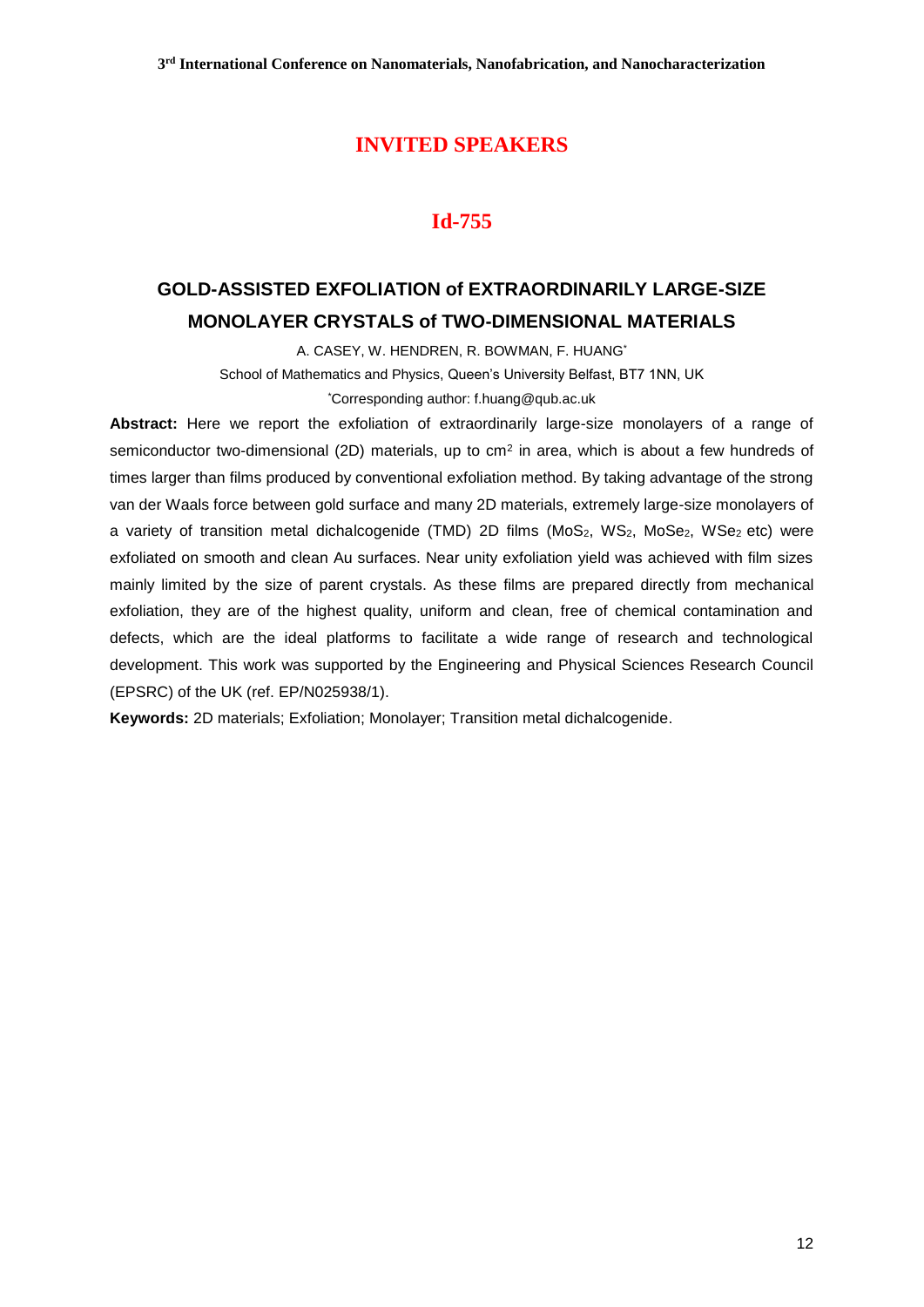# **Id-760**

# **ANHARMONIC LATTICE THERMAL CAPACITY and SIZE-DEPENDENT MELTING TEMPERATURE of SQUARE GRAPHENE NANO-FLAKES**

V. LIGATCHEV\*

N/A, Singapore

\*Corresponding author: lva\_singapore@hotmail.com

**Abstract:** A 'discretized' version of the 2-dimensional (2D) 'Generalized Skettrup Model' (GSM) implemented at simulations on temperature-dependent harmonic and anharmonic fractions of the lattice thermal capacity of square graphene nano-flakes as well as of their size-dependent melting temperatures. All mentioned above thermal characteristics of those square graphene nano-flakes are evaluated merely based on features of confined interacting in-plane acoustic phonons with the static plane-wave basis, while contributions from their in-plain 2D optical braches and 'outplane' ('flexural') modes are ignored completely because of their insignificant impact on the fraction of the anharmonic lattice thermal capacity in vicinity of melting point of those nano-flakes(s). Following 'ideologies', introduced elsewhere in refs. (see also references therein), effective interactions among the in-plane acoustic phonons are taken into consideration via temperature-dependent model parameter(s) of the 'discretized' 2D GSM. Obtained simulation results for the size-dependent melting temperature(s) of square graphene nano-flakes with the rib length ranging from  $\sim$  5 nm to  $\sim$  20 nm are discussed in comparison with their counterparts obtained via 'state-of-art' molecular dynamic simulations, nucleation theory, and atomistic approaches.

**Keywords:** Graphene nano-flakes lattice; Heat capacity; Melting temperature.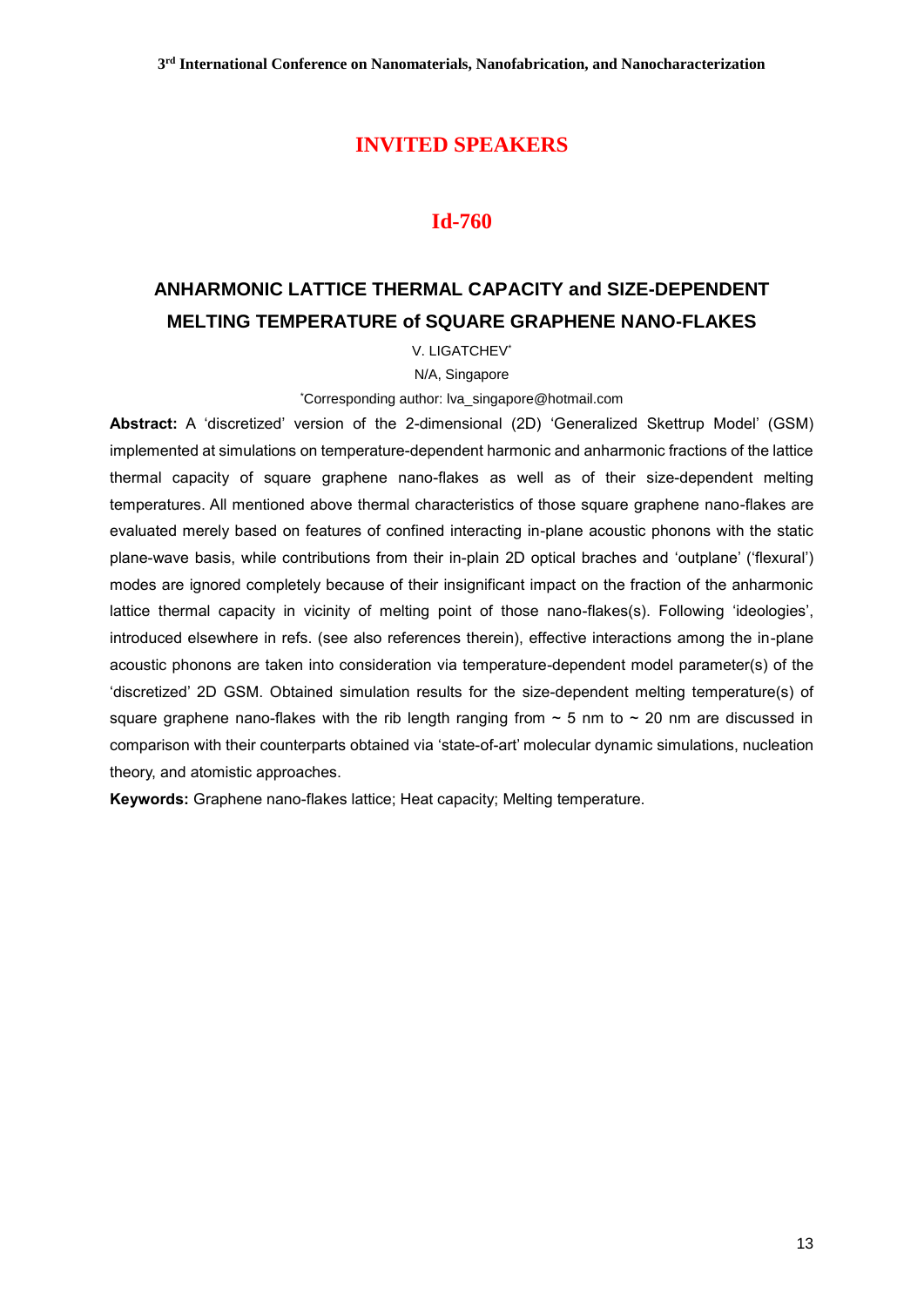#### **Id-780**

# **NANOMATERIALS as CATALYSTS for NON-THERMAL PLASMA-ASSISTED CO<sup>2</sup> REDUCTION to VALUABLE COMPOUNDS**

M. WIŚNIEWSKI\*

Physicochemistry of Carbon Materials Research Group, Faculty of Chemistry, Nicolaus Copernicus University in Toruń, Gagarina 7, 87-100 Toruń, Poland

\*Corresponding author: Marek.Wisniewski@umk.pl

Abstract: Plasma-activated CO<sub>2</sub> conversion into valuable compounds such as CO or CH<sub>x</sub> deserves to be thought a novel environmentally friendly process since products are important chemical feedstock for synthetic fuels through the Fischer–Tropsch and methanol synthesis processes. It is possible to perform the reaction under NTP conditions (without a catalyst) and the overall process reaches the equilibrium, which can be manipulated e.g. by increasing the specific energy input (SEI) due to an increase in the average electron density. The  $CO<sub>2</sub>$  splitting in the excited states (e.g. under NTP or high temperature conditions) is dominated by electron-impact dissociation (forming CO and O atoms and ions), the ionization process (forming  $CO<sub>2</sub>$ + ions) and electron dissociative attachment (forming CO and O<sup>-</sup> ions). However, a fraction of the ions from these processes (e.g. CO and O) can recombine to CO<sub>2</sub> in the gas phase – equilibrium state. Therefore, the catalyst incorporation, especially nanocarbons, into the system seems to be highly reasonable for increase  $CO<sub>2</sub>$  conversion rate and disabling the recombination process. The carbonaceous nanomaterials, in general, affect the physical characteristics of the plasma discharge, which enhance the electric field and enable the formation of surface discharges and micro-discharges, thus (i) promoting gas-phase  $CO<sub>2</sub>$  dissociation, and (ii) working as perfect oxygen scavenger. However, effectiveness of these systems differs depending on the graphitization degree of the tested nanomaterials, i.e. amorphous nanomaterials showed higher activity than MWCNT or CNF. Additional impact of this work was to elucidate the mechanism of the process based on the results from *in-situ* FTIR experiments. It is shown that surface C=O as well as C-O-C functionalities are on decisive important during the process. Moreover, due to systems complexity – a "great zoo" of different charged and uncharged species new spherical carbon-nanomaterials are formed. Finally, as compared with the performance data presented in the current literature, NTP C-catalytic systems for selective CO<sub>2</sub> splitting still require further development and improvement.

**Keywords:** Non-thermal plasma; Nanomaterials; Excited state.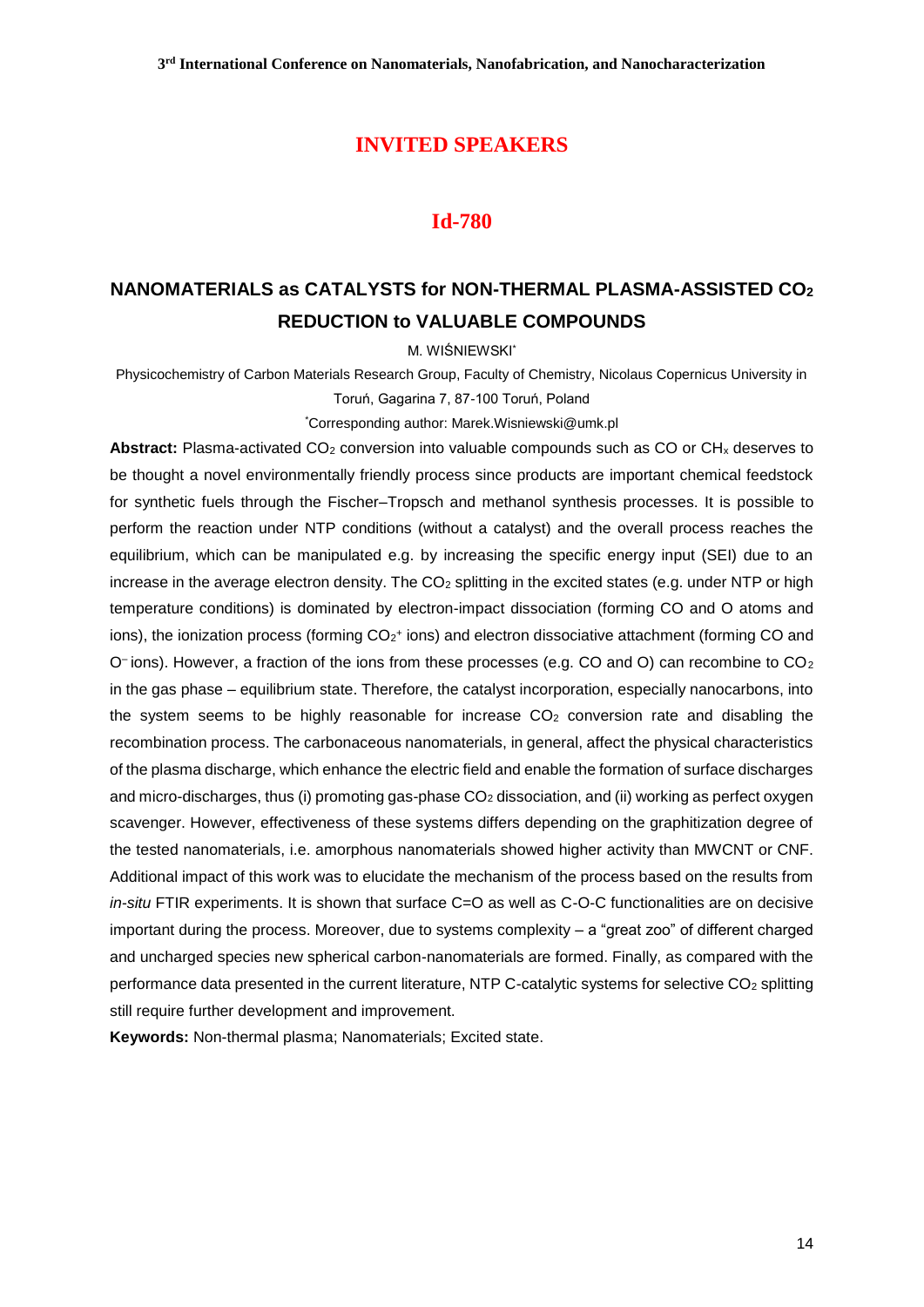### **Id-787**

#### **EXPLOITING SUPRAMOLECULAR CHEMISTRY to DRIVE NANOMEDICINE**

S. K. KNAUER\* Molecular Biology Center of Medical Biotechnology (ZMB) Center for Nanointegration Duisburg-Essen, (CENIDE) University of Duisburg-Essen, Germany \*Corresponding author: shirley.knauer@uni-due.de

**Abstract:** Due to their cancer relevance, a detailed biological understanding of the apoptosis inhibitor and mitosis regulator Survivin and the protease Taspase1 is of broad interest and key for innovative interference strategies. Both protein functions are regulated by their dynamic cellular localization, dimerization, and protein interactions. We thus aimed at the development of supramolecular interference strategies for intracellular protein transport signals; as proof-of-concept, we successfully targeted Survivin's nuclear export signal (NES, aa <sup>89</sup>VKKQFEELTL<sup>98</sup>) and the import signal (NLS, aa <sup>197</sup>KRNKRKx14-KKRR<sup>220</sup>) of Taspase1. We could demonstrate that an addition of peptides derived from Survivin's dimer interface (partially overlapping the NES) to the tweezer motif increases binding, regioselectivity, and signal specificity. We further demonstrated that multivalent ligands, e.g. from the coupling of tweezers to either ultrasmall nanoparticles let to ~5-fold more potent binders. Moreover, multivalent glutamate/aspartate binders with guanidiniocarbonylpyrrole (GCP) motifs allowed a selective targeting and investigation of the biological Survivin/Histone H3 interaction. Additional structural modifications allowed to access distinct Survivin regions: Duplication of the GCP-units combined with changes in their steric orientation resulted in ligands that either perturbed the Histone H3- or the NES/CRM1 interactions, even in cells. For Taspase1, PEGylated precision oligomers with incorporated GCP units were shown to inhibit the interaction of Taspase1's NLS with the import receptor Importin α, presumably by sterically shielding the flexible loop. Moreover, multi-armed GCP-ligands covered an extended surface area and affected Importin α binding, proteolytic activity, and cancer cell viability. These tools will be further used for dissecting the Taspase1/Importin α axis.

**Keywords:** Cancer therapy; Supramolecular chemistry; Nanoparticles.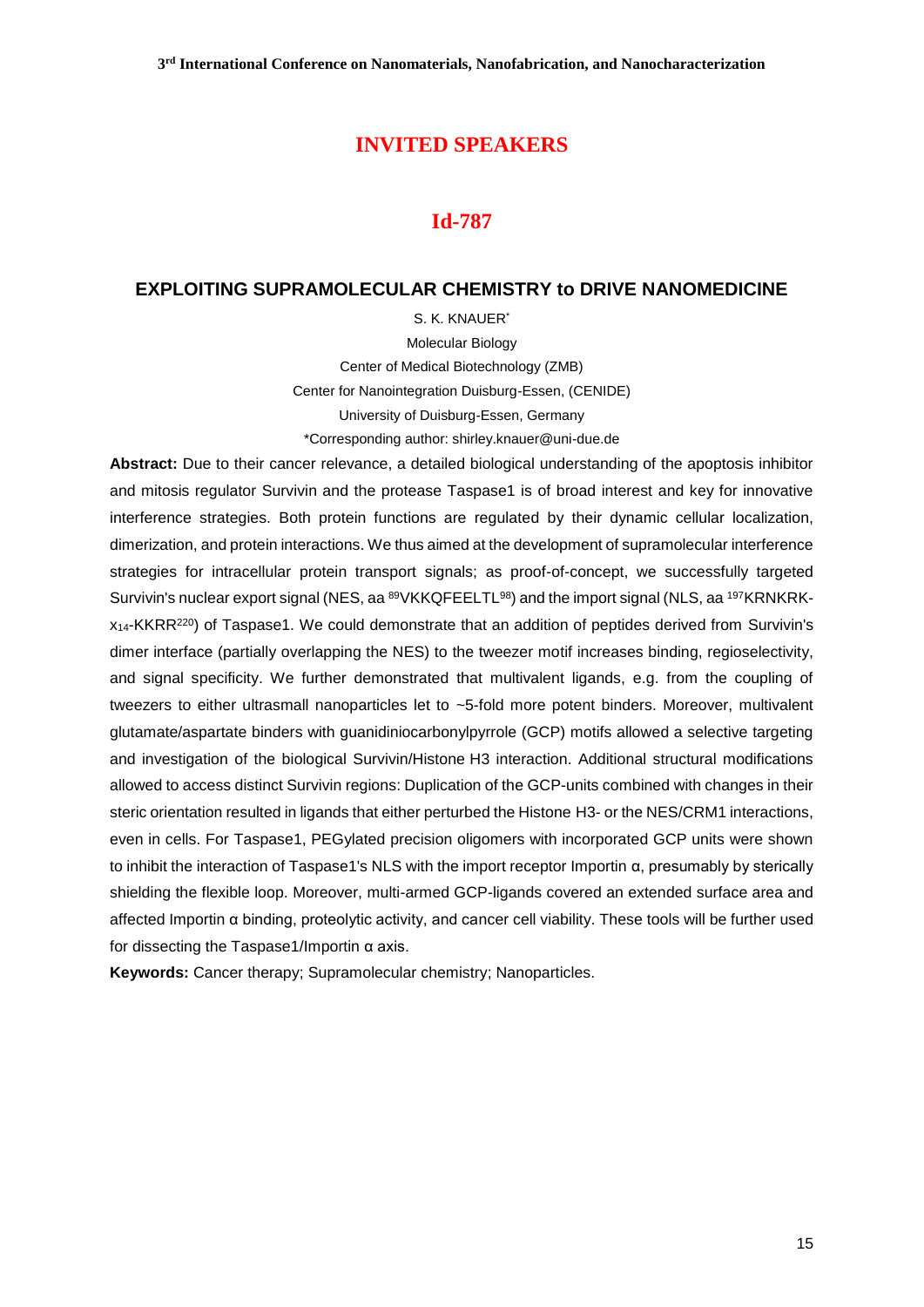#### **Id-788**

# **On NATURE of URBACH'S TAIL in OPTICAL ABSORPTION SPECTRUM of NANO-CRYSTALLINE ZINC OXIDE (nc-ZnO)**

V. LIGATCHEV\*

N/A, Singapore

\*Corresponding author: lva\_singapore@hotmail.com

**Abstract:** Results of some well-known experimental and theoretical studies on the nature and features of Urbach's (exponential) bandtail in sub-gap optical absorption spectrum of different forms of crystalline zinc oxide (c-ZnO) are briefly summarized in the presentation. In particular (different kinds of) potential fluctuations, electron confinement, as well as key features of Berggren-Sernellius, Burstein-Moss and 'side band' models are discussed concisely in view of their possible relationship with particularities of spectrum of the optical absorption coefficient of polar solids. However, presented simulation results on features of the Urbach's tail in <101>-oriented nano-crystalline ZnO (nc-ZnO) powder(s) are obtained using framework of so-called 'Generalized Skettrup Model' (GSM); see also references therein. Following the original Skettrup's model, the GSM is based essentially on assumption on crucial involvement of (confined) Debye's acoustic phonons into electron-phonon interactions, which are causing electronic and optical band tailing for c-ZnO. Furthermore, the GSM incorporates naturally contributions from many-particle states of those acoustic phonons, following closely the well-known Fock space formalism for separable many-particle spaces and states. Obtained simulation results are discussed in comparison with their experimental counterparts, reported elsewhere in ref.

**Keywords:** Urbach tail; Optical absorption; Zinc oxide; Nano-crystalline; Acoustic; Phonon; Fock space.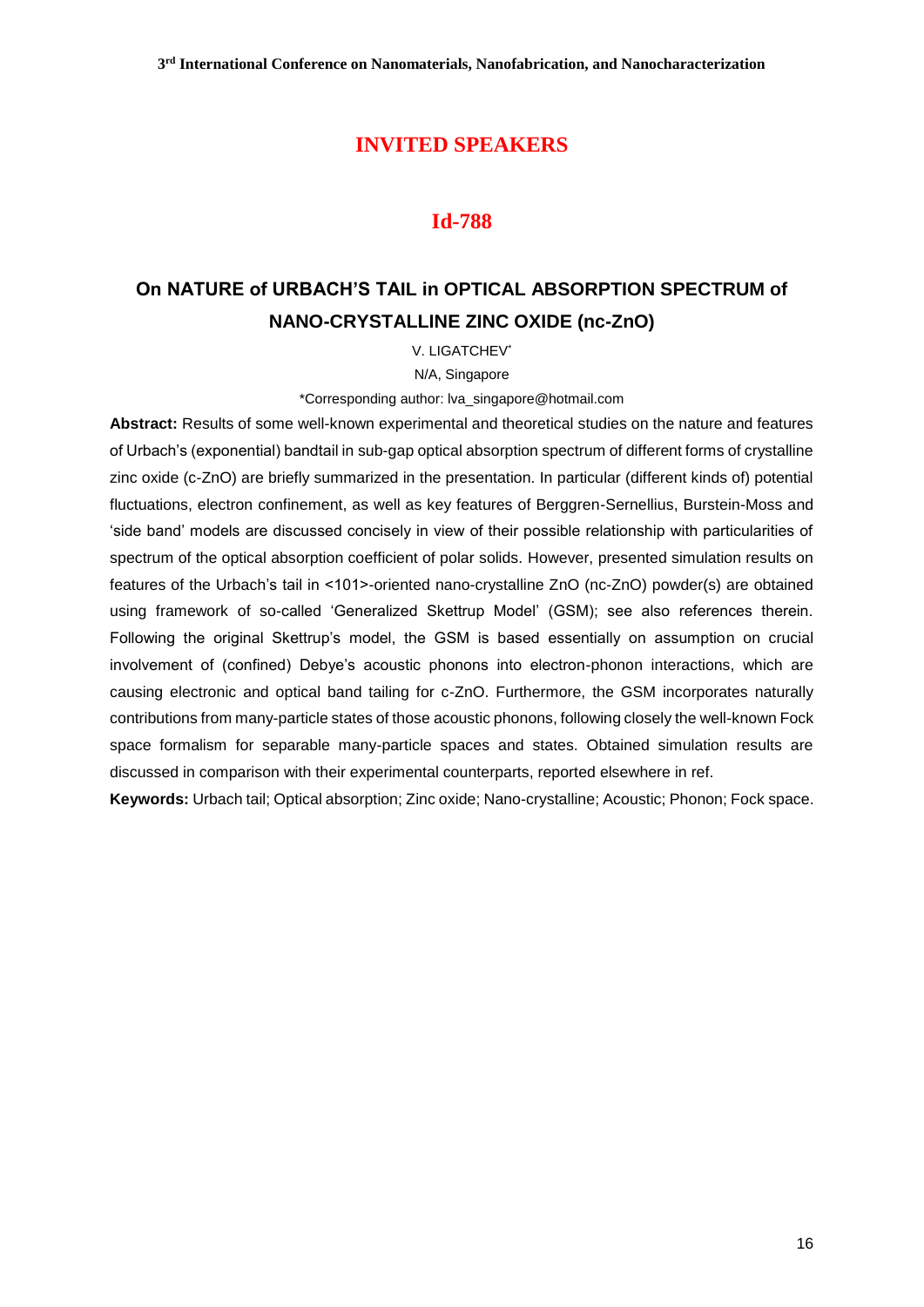#### **Id-748**

# **CHARACTERISTICS of PLASTIC PARTICLES in the INDUSTRIAL ENVIRONMENT**

E. VISILEANU\* , A. G. ENE, C. MIHAI, M. C. GROSU, A. F. VLADU

The National Research & Development Institute For Textiles and Leather 16, Lucretiu Patrascanu Street, 030508, Sector 3, Bucharest, Romania

\*Corresponding author: [e.visileanu@incdtp.ro](mailto:e.visileanu@incdtp.ro)

**Abstract:** Little is known about the effects of nano / microplastics on human health. Exposure may occur through ingestion, inhalation and skin contact, due to the presence of nano / microplastics in products, food and air. In all biological systems, exposure to nano / microplastics can cause particulate toxicity, with oxidative stress, inflammatory damage, and increased absorption or translocation. Knowledge of nano/microplastic toxicity is still limited and largely influenced by exposure concentration, particulate properties, adsorbed contaminants, tissues involved and individual susceptibility. Occupational exposure to PM unevenly damages the natural oxidative balance, resulting in a disproportionate amount of free radicals and the production of reactive oxygen species (ROS). It is estimated that the mass of inhalable, thoracic and respirable particles is a cause of death worldwide due to the increased risk of inhalation, ingestion, percutaneous absorption. The Textile and Garment (T&C) sector is an important component of the European manufacturing industry, with over 1.5 million employees but it is one of the main polluters of the environment, affecting both air, water and soil (EURATEX, 2020). This paper reviews the polyester nano / microplastics exposure routes of textile industry personnel and analyzes the characteristics of polyester particles collected in the vicinity of workplaces. Phases were selected from the technological flows of processing textile materials through classical technologies (weaving, knitting) and making garments (sewing). By using the Laser Aerosol Spectrometer set were determined: the total particle concentration (TSP) and the concentrations of the fractions of PM10, PM2.5 and PM1 in (µm3); total number (NC) of particles (1 / l). Specific methods for descriptive statistics were used to characterize the particle populations for which the recordings were made. Were calculated for each of the 4 variables considered defining for air quality in the vicinity of workplaces: mean, dispersion and standard deviation, median and quartiles, eccentricity (skewness) and vaulting (kurtosis) for asymmetry and highlighting the cases in which they should be performed. interventions. Box plot histograms and graphs for TSP, PM10, PM2.5 and PM1, TC variables and band graphs were plotted.The comparative analysis of the results led to the identification of the phases in which the concentrations and the number of particles in the air show the highest values but also of the weight of the nanoparticles in the polyester. The collection of particles was performed on quartz and polycarbonate filters with gold membrane with diameters of 25-47 mm and air flows of the pumps of 2l / min and 38l / min respectively. The amount of dust collected was determined by the difference in mass between the white filters and the filters after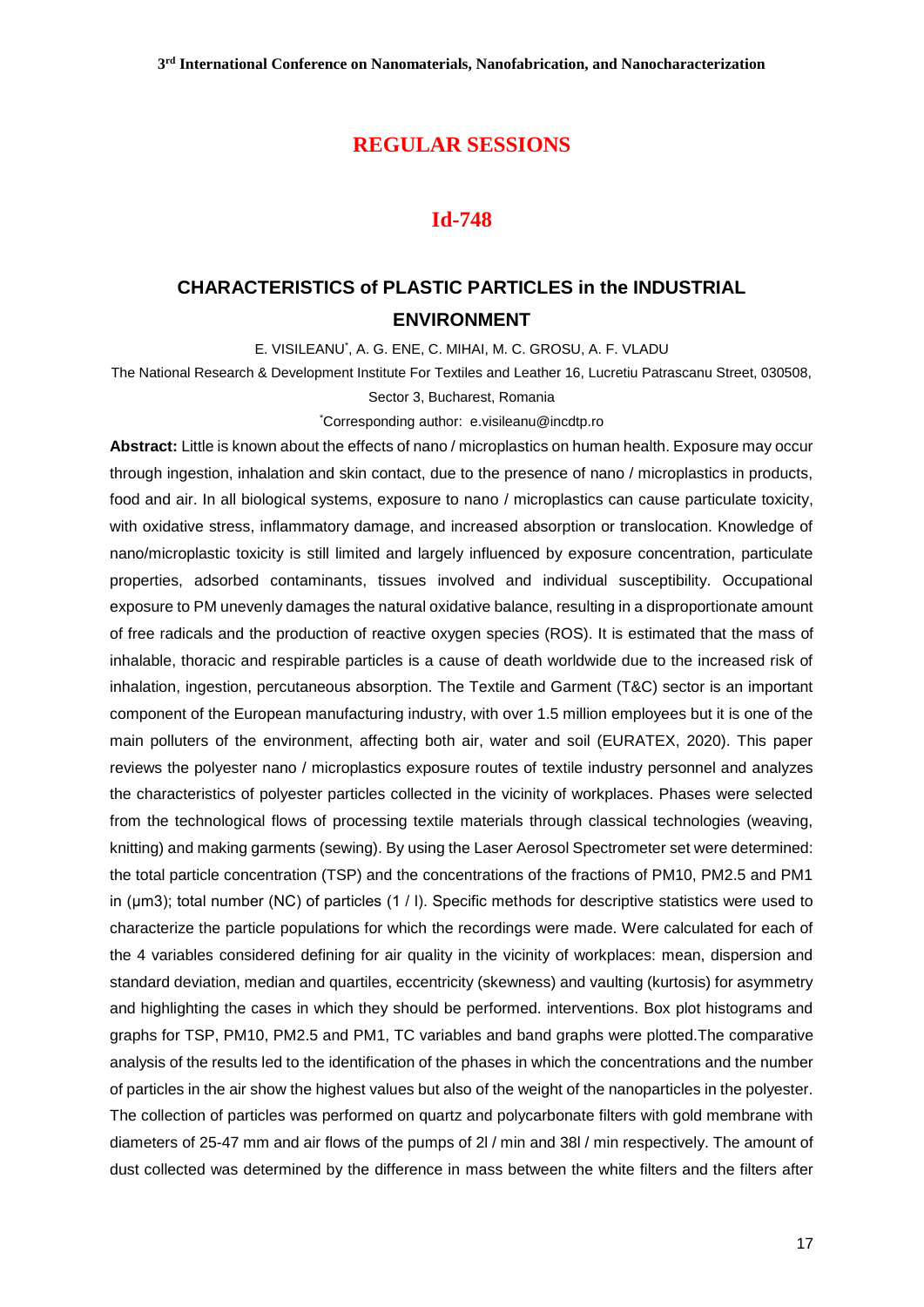#### **3 rd International Conference on Nanomaterials, Nanofabrication, and Nanocharacterization**

collection. Characterization of polyester dust collected by analysis: Scanning Electron Microscopy (SEM), Elemental analysis (EDX), Transmission Electron Microscopy (TEM), gas chromatography-mass spectroscopy (GS-MS), Raman spectroscopy allowed the identification of shape, size, chemical structure and structural footprint of polyester particles. In the next phase of the project, the toxic characteristics of the collected particles will be analysed *in vitro* and *in vivo*. **Keywords:** Nanoparticles; Plastics; Polyester; Health; Textiles.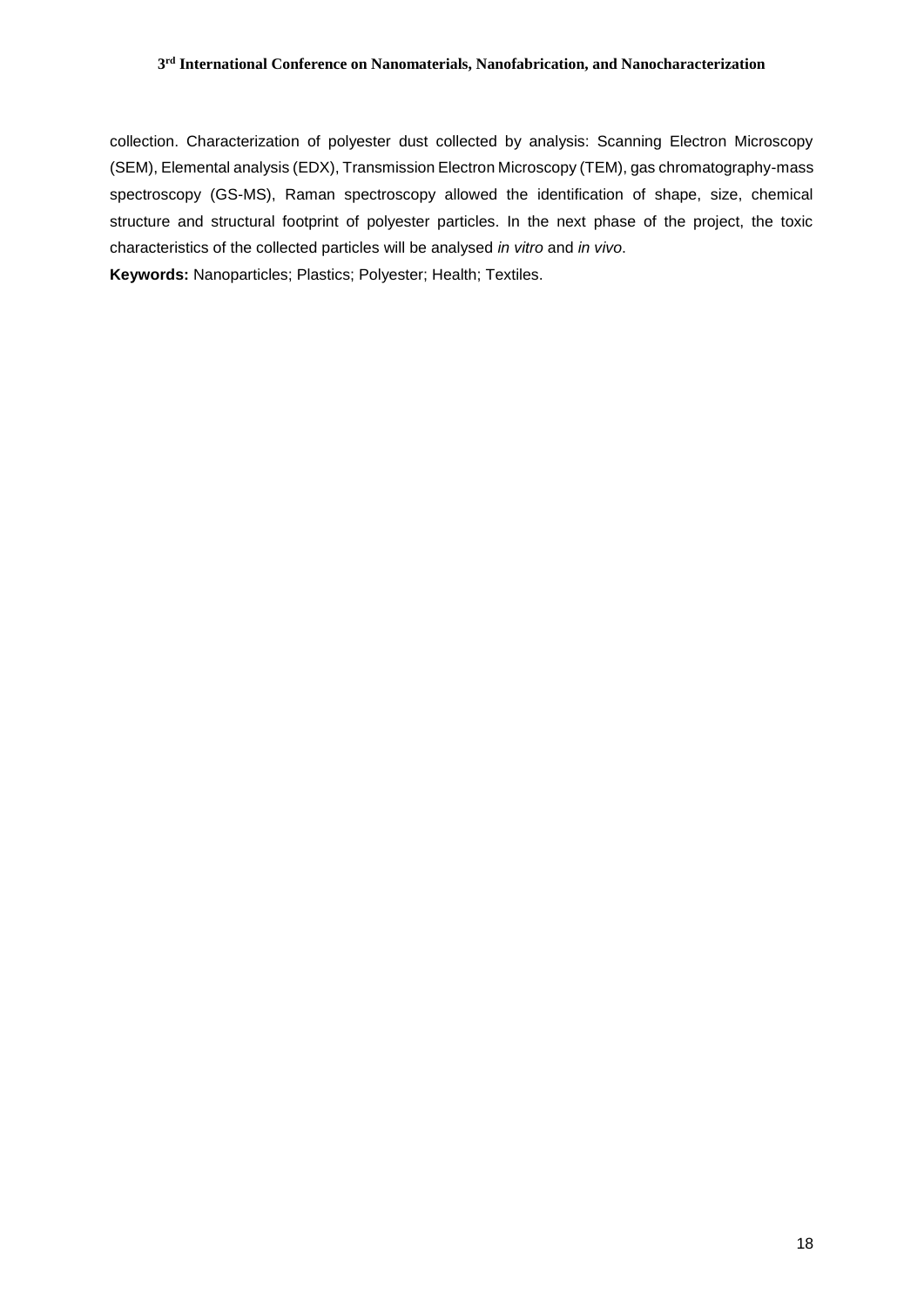# **Id-772**

# **COMPLEMENT ACTIVATION and INFLAMMATORY CYTOKINE RESPONSE by IRON OXIDE NANOPARTICLES**

H. A. KHAN1,\*, U. KISHORE<sup>2</sup>, S. H. ALROKAYAN1

<sup>1</sup>Department of Biochemistry, College of Science, King Saud University, Riyadh, Saudi Arabia

<sup>2</sup>Biosciences, College of Health, Medicine and Life Sciences, Brunel University London, Uxbridge, United

#### Kingdom

\*Corresponding author: haseeb@ksu.edu.sa

**Abstract:** Nanoparticles have promised a range of diagnostic and therapeutic applications in biomedicine. They are attractive drug delivery vehicles for targeted organs or tissues. However, their interaction with immune system is very intriguing and challenging to develop their applications. This study reports that iron oxide nanoparticles are recognized by complement pathways and complement deposition enhanced their uptake by activated and differentiated THP-1 macrophages. Furthermore, secreted cytokines, chemokines and growth factors analyses showed complement-dependent downregulation of pro-inflammatory cytokines, TNF-α, IL-1 , IL-6, IL-12, although their intracellular fate is independent of complement deposition. We propose that complement activation may cause several immune cells activation and infiltration due to release of cytokines, chemokines and growth factors, though without inducing pro-inflammatory immune response. Understanding of nanomaterials interaction with immune system is important for the design and engineering of nanomedicine for safer use. Translation of such strategies could be pivotal in designing complement safe and phagocyte resistant drug carriers. Furthermore, complement activation is not always detrimental as evident by inhibition of pro-inflammatory cytokines and chemokines. (This project was supported by National Plan for Science, Technology and Innovation, King Abdulaziz City for Science and Technology, Kingdom of Saudi Arabia, No. 15-NAN-3664-02).

**Keywords:** Nanoparticles; Iron oxide; Cytokines.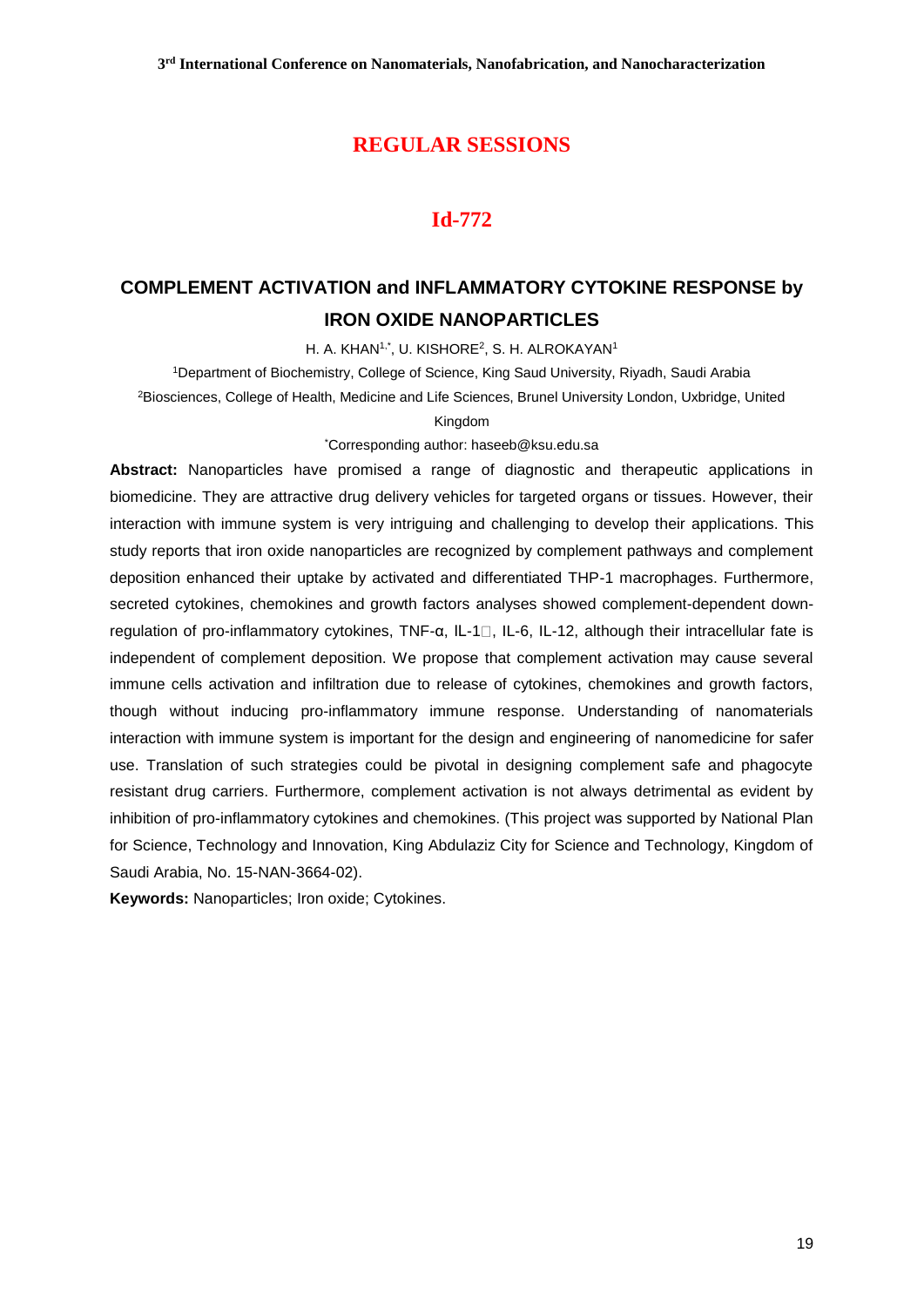#### **Id-773**

# **ETHENE HYDROFORMYLATION USING Rh-Co BIMETALLIC CATALYST SUPPORTED by REDUCED GRAPHENE OXIDE**

J. CHANG, Y. YAO, X. LIU\*

Institute for Development of Energy for African Sustainability, University of South Africa, Johannesburg, South

#### Africa

\*Corresponding author: [liux@unisa.ac.za](mailto:liux@unisa.ac.za)

**Abstract:** The influence of feed-gas ratio on the ethene hydroformylation over a Rh-Co bimetallic catalyst supported by reduced graphene oxide (RGO) has been investigated in a tubular fixed bed reactor. Argon was used as balance gas when the feed-gas ratio was changed, which can keep the partial pressure of the other two kinds of gas constant while the ratio of one component in feed-gas was changed. First, the effect of single component gas ratio to the performance of ethene hydroformylation was studied one by one (H<sub>2</sub>, C<sub>2</sub>H<sub>4</sub> and CO). Then an optimized ratio was found to obtain a high selectivity to C3 oxygenates. The results showed that: (1) 0.5%Rh-20%Co/RGO is a promising heterogeneous catalyst for ethene hydroformylation. (2)  $H_2$  and CO have more significant influence than C<sub>2</sub>H<sub>4</sub> on selectivity to oxygenates. (3) A lower  $H_2$  ratio and a higher CO ratio in feed-gas can lead to a higher selectivity to oxygenates. (4) The highest selectivity to oxygenates, 61.70%, was obtained at the feedgas ratio CO :  $C_2H_4$  :  $H_2 = 4$  : 2 : 1.

**Keywords:** Ethene hydroformylation; Reduced graphene oxide; Rhodium cobalt bimetallic catalyst; Effect of feed-gas ratio.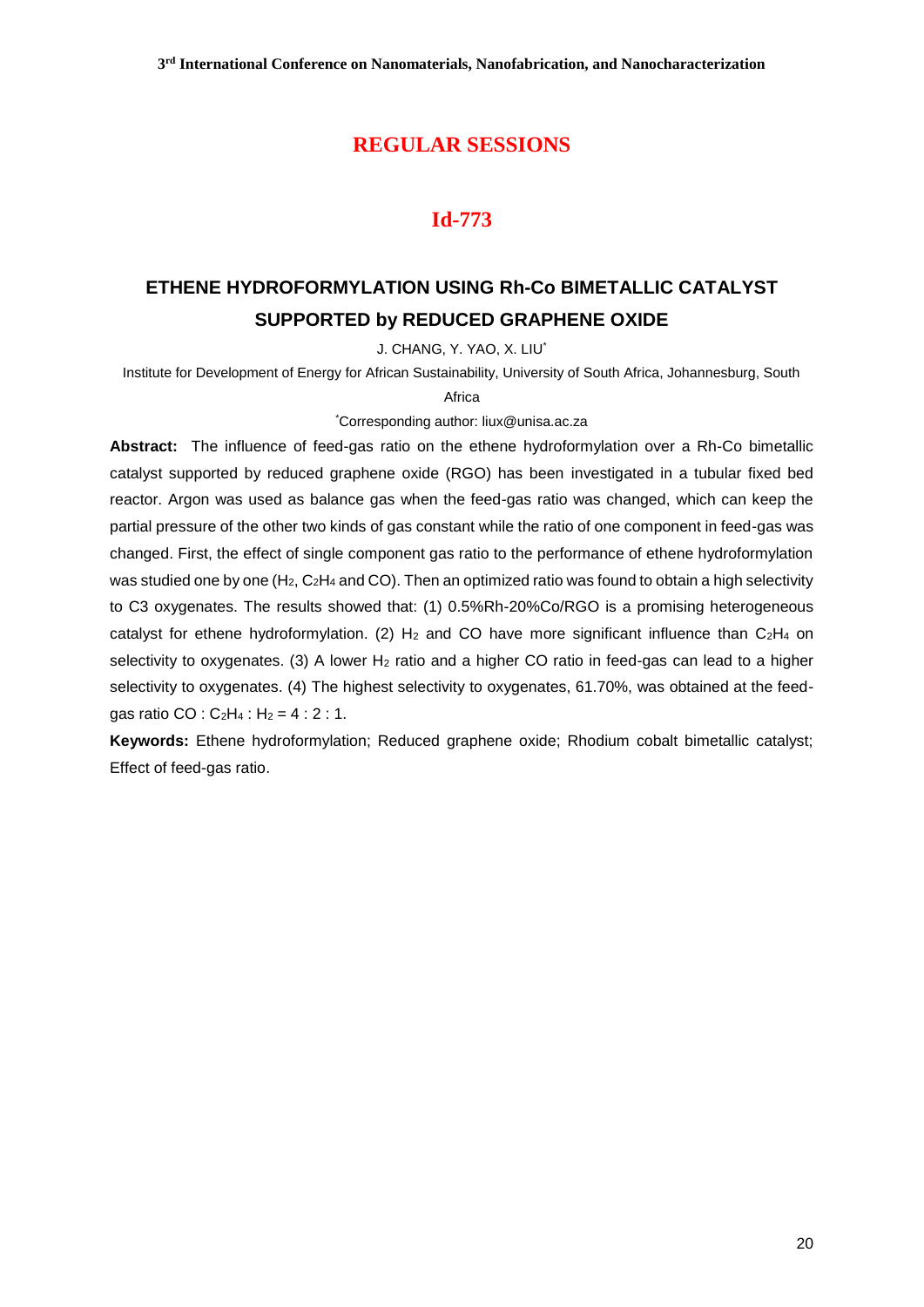#### **Id-775**

# **STUDY of THERMOELECTRIC PERFORMANCES in THIN-FILMS vs BULK PELLETS**

S. SHISODIA\* **,** A. H. SAHRAOUI, M. DEPRIESTER

Unité de Dynamique et Structure des Matériaux Moléculaires, EA 4476, Université du Littoral Côté d'Opale,

59140 Dunkerque, France

\*[Corresponding author: shivani.shisodia@univ-littoral.fr](mailto:*Corresponding%20author:%20shivani.shisodia@univ-littoral.fr)

**Abstract:** The rapid increase in the world's economy and population has elevated the energy demands. The current energy supply relies heavily on fossil fuels, which emit greenhouse gases, causing global warming. Globally, the world is seeking cleaner sources of energy to meet current needs without producing harmful outcomes. Moreover, a large part of the energy consumed in aircraft, industries, and power plants is dissipated in the form of heat. Thermoelectric (TE) materials grabbed much attention due to their ability to convert waste heat into electricity. These materials work on the principle of the Seebeck and Peltier effect. It allows us to convert waste thermal energy into useful electrical energy. Traditional coolant requires additional energy to eliminate the waste heat from aircraft, automotive, industries, electricity generation, etc. However, TE materials can serve as an alternative for the coolant without requiring additional energy and can convert this waste heat into useful electricity. They have several advantages over conventional coolants like no requirement of any moving part, immense reliability, silent operation, no maintenance, etc. Owing to its high electrical conductivity, polymer poly (3,4-ethylene dioxythiophene): polystyrene sulfonate (PEDOT: PSS) was extensively investigated for TE applications. Nevertheless, until now, only a few studies have focused on nano-dot embedded polymer nanocomposites for TE applications. The current study presents a novel approach for enhancing the TE properties of polymer PEDOT: PSS by employing **T**itanium dioxide **N**ano-dots **D**ecorated **G**raphene **O**xide (TNDGO). We have measured the thermoelectric transport parameters of the as-synthesized polymer nanocomposite, such as the Seebeck coefficient  $(S)$  and electrical conductivities ( $\sigma$ ) at room temperature, and then their thermoelectric power factor (PF) was calculated by  $PF = S^2 \sigma$ . Besides, their performances in thin films were compared with that of bulk pellets and found that the thin film undergoes better TE performance than their bulk counterparts. A maximum power factor of 91  $\mu W .m^{-1} .K^{-2}$  was obtained from 2 wt. % TNDGO/ PEDOT: PSS thin film. The improved performance in the thin films was attributed to the formation of longer conducting pathways leading to higher crystallinity as confirmed by X-ray diffraction.

**Keywords:** Polymer nanocomposites; Functional nanomaterials; Thermoelectric materials; Energy conversion, Nano-dots.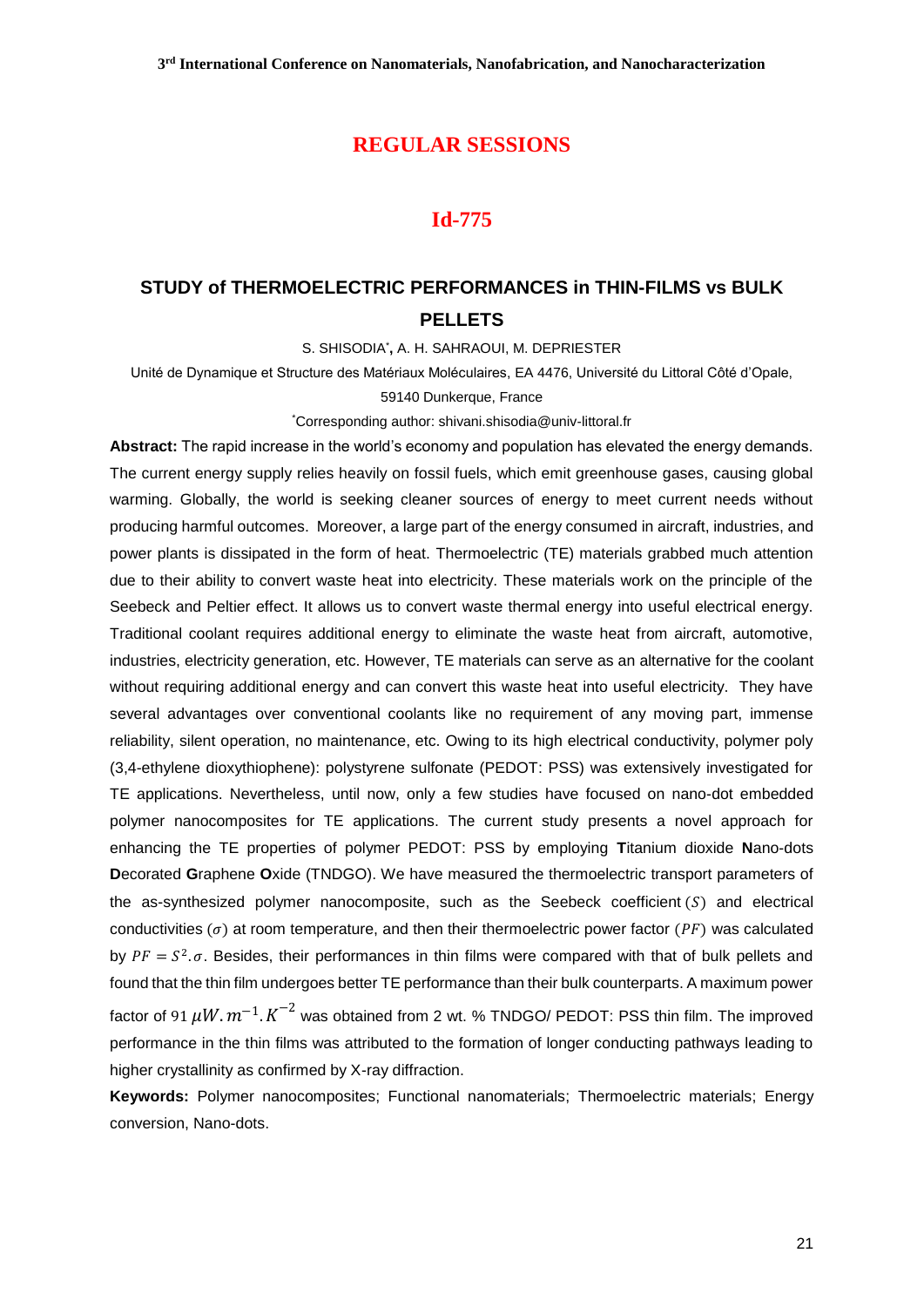# **Id-728**

# **LIQUID-PHASE AEROBIC OXIDATION of PENTADECANE in the PRESENCE of FULLERENE C60, (RCOO)3Cr and (RCOO)2Ni**

A. Z. ALIYEVA\* , U. A. KARIMOVA, V. M. ABBASOV, H. C. IBRAGIMOV, Y. H. YUSIFOV, L. KH. KASIMOVA, Y. H. MAMMADALIYEV

> Institute of Petrochemical Processes of ANAS, Baku, Azerbaijan, Khojaly avenue 30 \*Corresponding author: [aygunphd@gmail.com](mailto:aygunphd@gmail.com)

**Abstract:** The problems of modern catalysis lie in the selection and search for new catalytic systems that can speed up a chemical reaction. When choosing an active catalyst, researchers are inclined to their structure, the content of the metal of variable valence in it, as well as to all kinds of physical effects on the process. Ultrasonic cavitation (USC), which is one of these possibilities, promotes the acceleration of chemical reactions by realizing the multiple possibility of intermolecular collisions and increasing the specific surface area of the phase boundary. In this work, the effect of ultrasonic cavitation on the activity of catalysts of various structures in the reactions of liquid-phase aerobic oxidation of npentadecane was studied. The experiments involved (RCOO)3Cr, (RCOO)<sub>2</sub>Ni, synthesized from natural petroleum acid according to the procedure and  $C_{60}$  fullerene (Xzillion GmbH). The results of studies on the liquid-phase aerobic oxidation of alkane  $C_{15}$  in the presence of fullerene treated with ultrasound indicate:

- The catalytic activity of fullerene  $C_{60}$  in the activation of C-H bonds in hydrocarbons;
- On the superiority of  $C_{60}$  fullerene nanocatalyst over salts of metals of variable valence;
- In the accelerated formation of oxygen-containing products in the process of oxidation;
- The possibility of shortening the induction period due to the activity of fullerene C<sub>60</sub>;
- The ability of fullerene to convert paraffinic hydrocarbons into synthetic fatty acids, preventing them from being converted into oxy-synthetic fatty acids, but with ultrasonic treatment, this activity doubles.

The presented research results can be applied in production to enhance the technological regime of the process.

**Keywords:** Fullerene; Nanocatalyst; Oxidation; Pentadecane.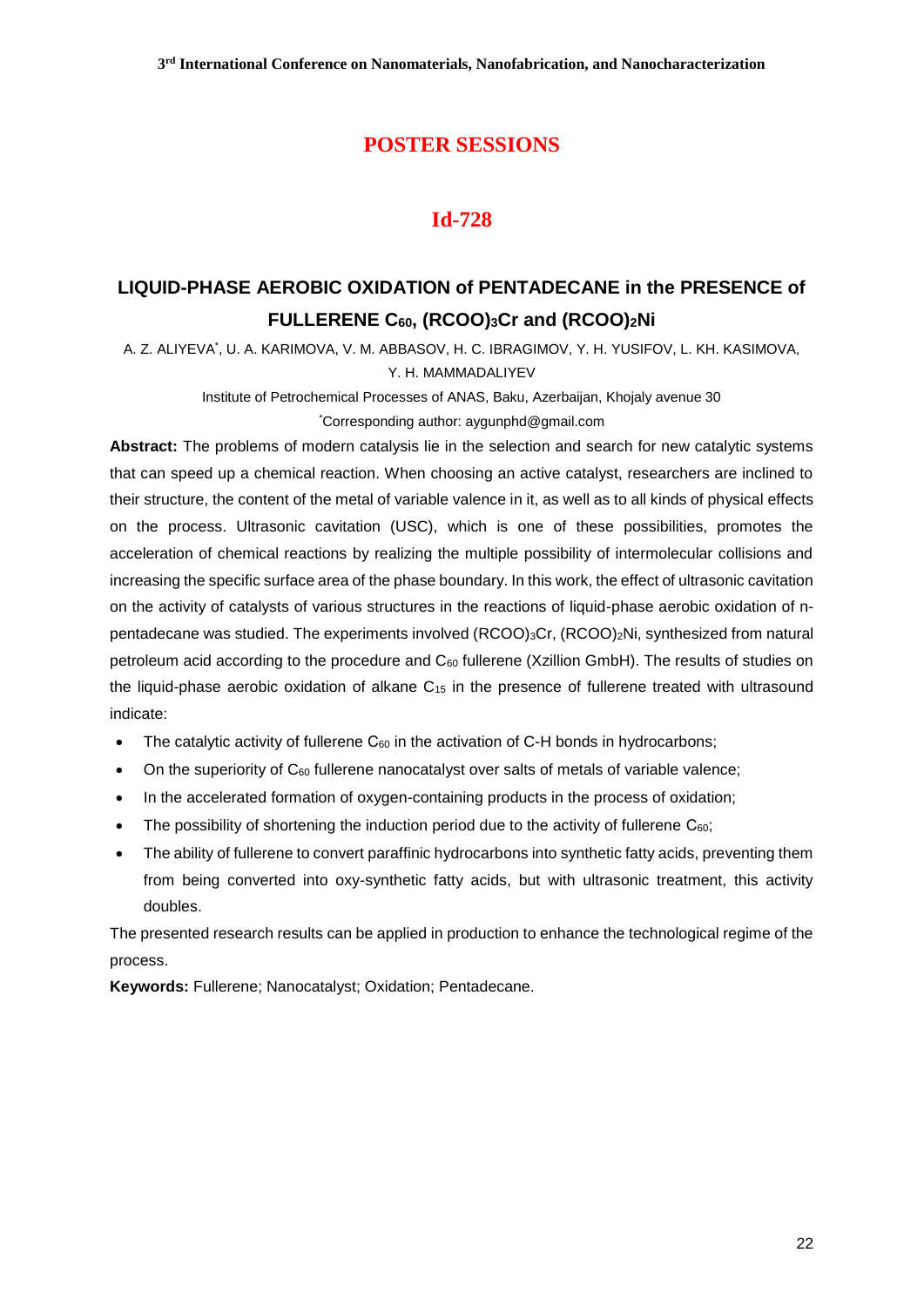#### **Id-733**

#### **PEGylated GRAPHENE OXIDE and MONOCYTE METABOLISM**

S. UZHVIYUK\* , M. BOCHKOVA, V. TIMGANOVA, P. KHRAMTSOV, V. VLASOVA, E. SAIDAKOVA, S. **ZAMORINA** 

Institute of ecology and genetics of microorganisms UB RAS", 614081, Russian Federation, Perm, Goleva str, 13, \*Corresponding author: kochurova.sofja@yandex.ru

**Abstract:** Graphene oxide (GO) is a lightweight two-dimensional material with unique properties. It is being actively studied for use in biomedical research. However, there are limited data on the interaction of GO with immune cells, particularly its effects on cellular metabolism are unknown. In our work, we investigated the effect of GO particles on the activity of mitochondrial respiration and the intensity of aerobic glycolysis in human monocytes. We used GO nanoparticles (Ossila, UK) functionalized with linear polyethylene glycol (PEG, pGO) in two sizes ("small" - S 100-200 nm and "large" - L 1-5 μm). It was found that in untreated cells and monocytes incubated with low concentration (5 μg/mL) of either small or large GO nanoparticles basal oxygen consumption rate was comparable. However, at high concentration (25 μg/mL) both small and large GO nanoparticles caused a significant increase in monocytes respiration rate. Interestingly, in monocytes treated with GO nanoparticles an increase in mitochondrial respiration was not accompanied by an increase in glycolytic activity. Moreover, treatment with large particles was shown to attenuate glycolysis at both low and high concentration. Hence, GO nanoparticles functionalized with linear PEG differently affect mitochondrial respiration and glycolysis in human monocytes. This work was carried out within the framework of the state assignment No. 121112500044-9 and was supported by the Russian Science Foundation (project No. 19-15-00244). **Keywords:** Graphene Oxide; Monocytes; Metabolism.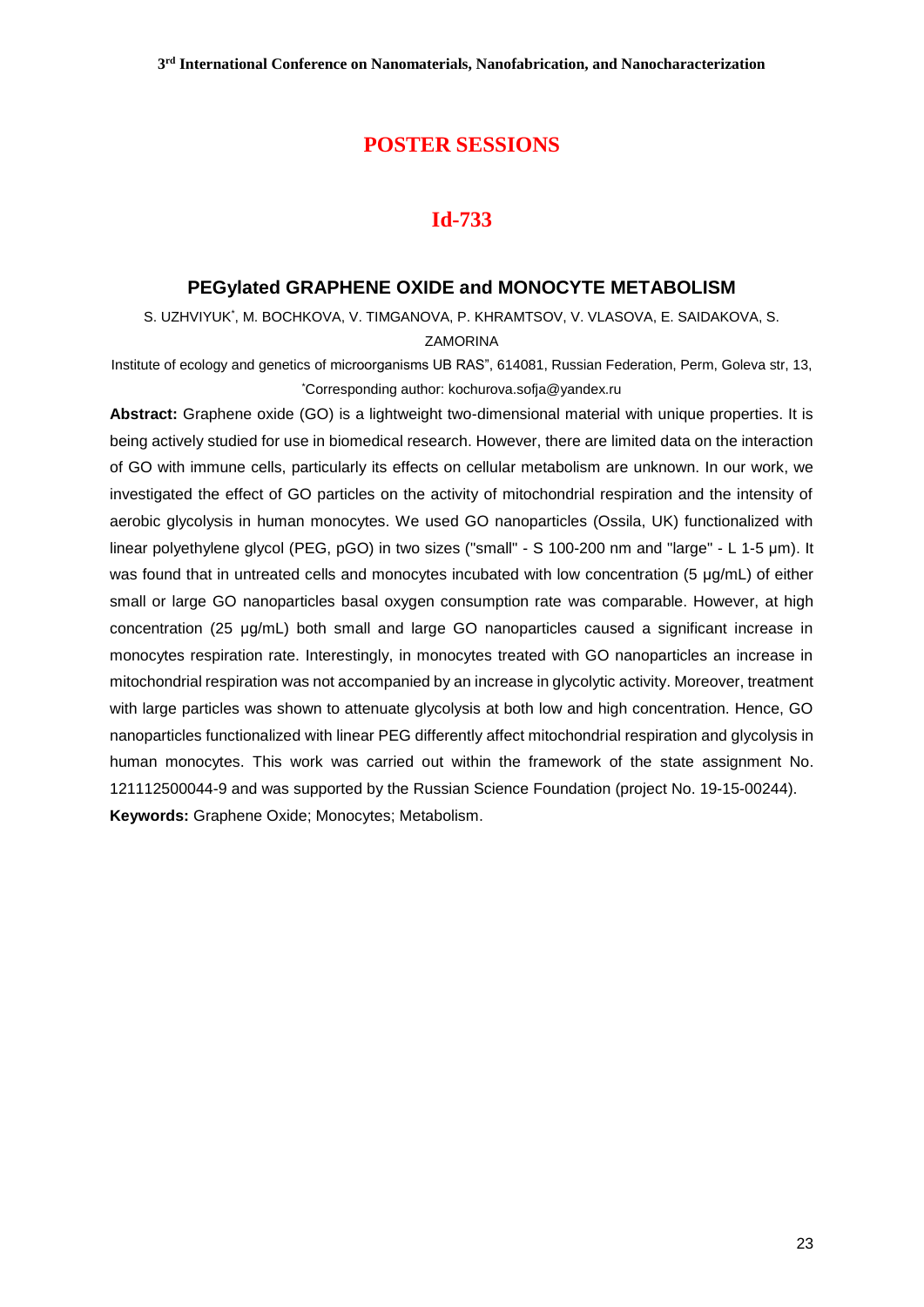#### **Id-764**

# **SYNTHESIS and CHARACTERIZATION of 3D STRUCTURE NiCu FOAMS on Ti SURFACE MODIFIED with LOW LOADINGS of NOBLE METALS for DIRECT BOROHYDRIDE FUEL CELLS**

A. BALČIŪNAITĖ̇́, Ž. ČINČIENĖ, L. TAMAŠAUSKAITĖ-TAMAŠIŪNAITĖ, E. NORKUS Department of Catalysis, Center for Physical Sciences and Technology, Saulėtekio av. 3, LT-10257, Vilnius, Lithuania

\*Corresponding author: aldona.balciunaite@ftmc.lt

**Abstract:** A fuel cell is an electrochemical device that converts chemical energy directly into electricity. The fuel cells provide an important alternative to power produced from fossil fuels for low emissions. A significant challenge in their use is the need for better materials to make fuel cells cost-effective and more durable. This study developments in materials to fulfill the potential of fuel cells as a major power source. This study presents the synthesis of 3D metal NiCu nanostructured catalysts on titanium surface (NiCu/Ti) modified with low loadings of noble metals, their characterization, and application as the anode material in direct borohydride/hydrogen peroxide fuel cells (NaBH<sub>4</sub>-H<sub>2</sub>O<sub>2</sub>). 3D structure NiCu foams were electroplated on the Ti surface from a bath containing 1 M HCl, 1.5 M H<sub>2</sub>SO<sub>4</sub>, 0.5 M NiSO<sub>4</sub>, and 0.02 M CuSO<sub>4</sub> at the current density of 1.5 Acm<sup>-2</sup> for different periods. The prepared CuNi foams have been modified with small quantities of Au or Pt particles by their immersion into a 1 mM HAuCl<sub>4</sub> or 1 mM H<sub>2</sub>PtCl<sub>6</sub> solution, respectively, at 25 °C for 1 minute. The morphology and composition of the catalysts have been examined using SEM, EDS, XRD, and ICP-OES. The electrocatalytic properties of the prepared NiCu/Ti, Au(NiCu)/Ti and Pt(NiCu)/Ti catalysts for sodium borohydride oxidаtion wаs investigated by cyclic voltammetry. Direct alkaline NaBH<sub>4</sub>-H<sub>2</sub>O<sub>2</sub> single fuel cell tests were carried out by employing the prepared NiCu/Ti, Au(NiCu)/Ti and Pt(NiCu)/Ti catalysts as the anode and a Pt sheet as the cathode. The anolyte was composed of an alkaline mixture of 1 M NaBH $_4$  + 4 M NaOH and the catholyte contained 5 M H<sub>2</sub>O<sub>2</sub> + 1.5 M HCl. The performance of the fuel cell was evaluated by recording the cell polarization curves. It was also observed that immersion of Cu-Ni foam in a 1 mM HAuCl4 or 1 mM H<sub>2</sub>PtCl<sub>6</sub> solutions for 1 min increased the electrocatalytic activity of the prepared Au(NiCu)/Ti and Pt(Cu-Ni)/Ti catalysts for NaBH<sup>4</sup> oxidation compared to bare NiCu foam. The NiCu/Ti, Au(NiCu)/Ti and Pt(NiCu)/Ti catalysts deposited on the titanium surface seem to be promising anodic materials for direct NaBH4-H2O2. This project has received funding from European Social Fund (project No 09.3.3-LMT-K-712-19-0138) under a grant agreement with the Research Council of Lithuania (LMTLT).

**Keywords:** Gold; Platinum; Noble metals; Nickel; Copper; Borohydride; Fuel cells.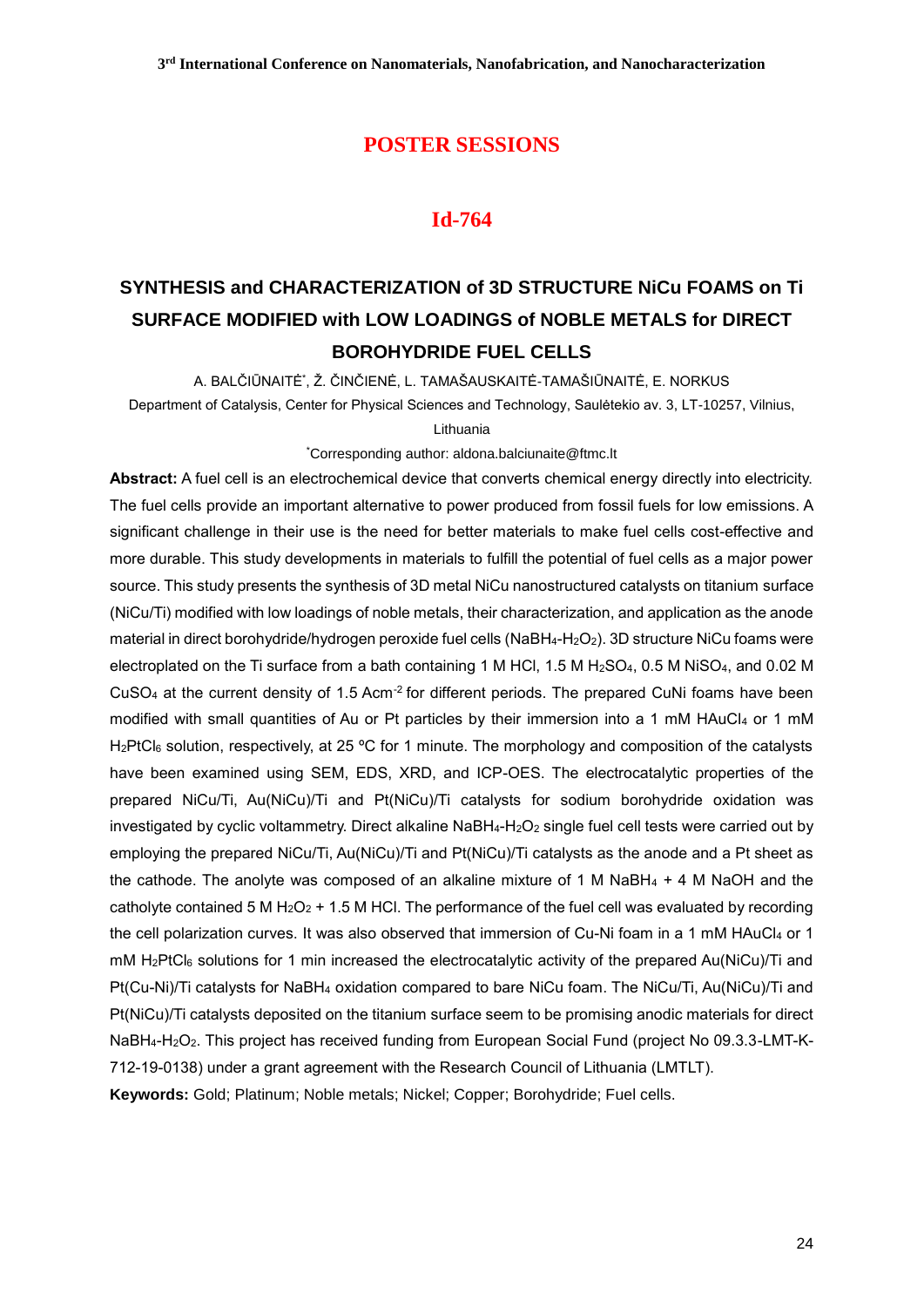#### **Id-768**

# **SYNTHESIS, THERMAL STABILITY, and POROSITY of DIBASIC CALCIUM SILICATE HYDRATE with INTERCALATED COBALT IONS**

T. DAMBRAUSKAS\* , D. NIUNIAVAITE, K. BALTAKYS

Department of Silicate Technology, Kaunas University of Technology, Radvilenu 19,

LT–50254 Kaunas, Lithuania. Tel.: +370 37300163.

Corresponding author: tadas.dambrauskas@ktu.lt

**Abstract:** Calcium silicate hydrates can be used in many industrial areas, such as medicine, the production of environmentally friendly cementitious materials, adsorbents, etc. According to the literature, the calcium silicate hydrates can be used for the removal of transition metal ions from wastewater and later for the production of innovative, environmentally friendly, and cheap catalysts. Such catalysts are chemically stable and have dispersed metal ions on the surface. However, the is no sufficient data about the synthesis and the properties of dibasic calcium silicate hydrates with intercalated metal ions. This work aimed to determine the formation, thermal stability, and porosity of dibasic calcium silicate hydrate with intercalated cobalt ions. For the synthesis the mixture of CaO, SiO<sub>2</sub>  $(CaO/SiO<sub>2</sub> = 1.5)$ , and  $Co(NO<sub>3</sub>)<sub>2</sub>·3H<sub>2</sub>O$  solution (c = 10 g  $Co<sup>2+</sup>/dm<sup>3</sup>$ ) was used. The solution to solid ratio of the suspension was equal to 10:1. The synthesis was carried out under hydrothermal conditions at 175 °C temperature for 16 h. The thermal stability of calcium silicate hydrate with intercalated cobalt ions was determined by using *in-situ* XRD in a modular temperature chamber from RT to 1000 °C temperature. The shape of particles was evaluated with SEM and TEM, while the porosity of the sample was determined by using N<sub>2</sub> adsorption-desorption isotherms as well as BET and Kelvin equations. It was obtained that after hydrothermal treatment semicrystalline type calcium silicate hydrates (C-S-H(I)/(II)) with intercalated Co<sup>2+</sup> and nitrate ions were formed. The analysis of the liquid medium showed that after synthesis, all cobalt cations and part of nitrate anions were intercalated into the structure of synthesis products. The results of in-situ XRD analysis showed that the synthesis product is stable till  $\sim$ 550 °C, while at the higher temperature the formation of cobalt oxide nanoparticles proceeds. According to the BET equation, the specific surface area of the synthetic and calcined product was equal to 132 m<sup>2</sup>/g and 47 m<sup>2</sup>/g, respectively. It is worth mentioning, that synthesis and calcined products can be used for VOCs oxidation to CO<sub>2</sub> and H<sub>2</sub>O. This research is funded by the European Social Fund under the No 09.3.3-LMT-K-712 "Development of Competences of Scientists, other Researchers and Students through Practical Research Activities" measure.

**Keywords:** Calcium silicate hydrates; Cobalt ions; VOCs oxidation.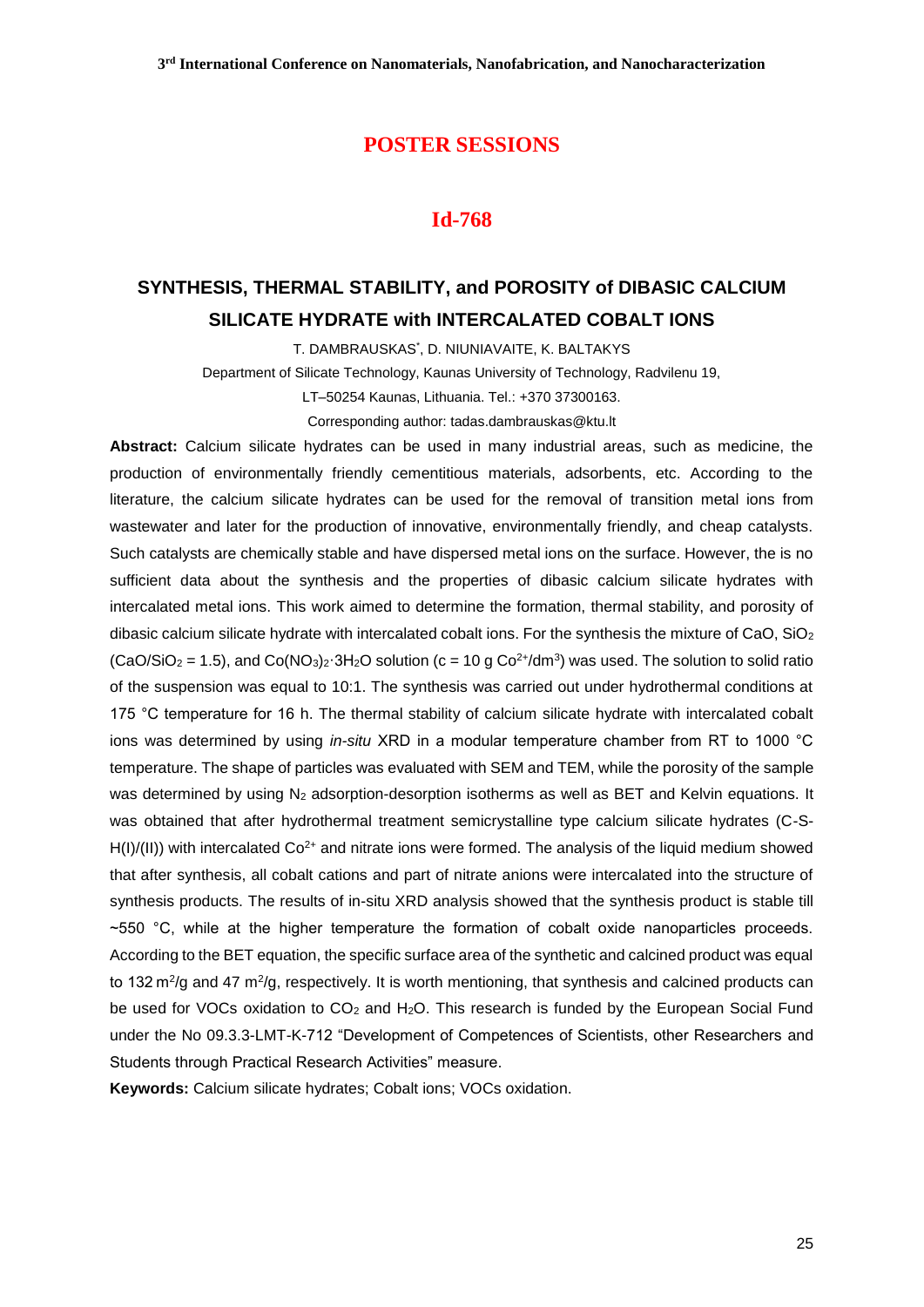# **ALL SUBMISSIONS & TOPICS**

| <b>Topics</b>                             | <b>Submissions</b>                                                                                                                                                         |
|-------------------------------------------|----------------------------------------------------------------------------------------------------------------------------------------------------------------------------|
| <b>2D Materials</b><br><b>Including</b>   | Id 755 - Gold-Assisted Exfoliation of Extraordinarily Large-Size Monolayer<br><b>Crystals of Two-Dimensional Materials</b>                                                 |
| <b>Graphene</b>                           | Id 760 - Anharmonic Lattice Thermal Capacity and Size-Dependent<br>Melting Temperature of Square Graphene Nano-Flakes                                                      |
| Nanobiotechnology                         | Id 701 - Targeting Cancer Chemotherapy Resistance by Medicine Driven<br>Nanomedicals                                                                                       |
|                                           | Id 733 - PEGylated Graphene Oxide And Monocyte Metabolism                                                                                                                  |
| <b>Nanomedicine</b>                       | Id 772 - Complement Activation and Inflammatory Cytokine Response by<br>Iron Oxide Nanoparticles                                                                           |
|                                           | Id 787 - Exploiting supramolecular chemistry to drive nanomedicine                                                                                                         |
|                                           | Id 728 - Liquid-Phase Aerobic Oxidation of Pentadecane in the Presence<br>of Fullerene $C_{60}$ , (RCOO) <sub>3</sub> Cr and (RCOO) <sub>2</sub> Ni                        |
| <b>Nanocatalysis</b>                      | Id 768 - Synthesis, Thermal Stability, and Porosity of Dibasic Calcium<br>Silicate Hydrate with Intercalated Cobalt Ions                                                   |
|                                           | Id 773 - Ethene Hydroformylation using Rh-Co Bimetallic Catalyst<br>Supported by Reduced Graphene Oxide                                                                    |
|                                           | Id 780 - Nanomaterials as Catalysts for Non-Thermal Plasma-Assisted<br>CO <sub>2</sub> Reduction to Valuable Compounds                                                     |
| <b>Nanocomposites</b>                     | Id 775 - Study of Thermoelectric Performances in Thin-Films vs Bulk<br>Pellets                                                                                             |
| Nanoparticles/                            | Id 700 - SiGe, ZnTe and Nanoparticles in CdS/CdTe: Photovoltaic                                                                                                            |
| Nanofibers/                               | Characteristics Simulations and Thin Film Laser Deposition                                                                                                                 |
| Nanowires/                                |                                                                                                                                                                            |
| Nanotubes/<br><b>Nanosheets</b>           | Id 748 - Characteristics of Plastic Particles in the Industrial Environment                                                                                                |
| <b>Chemical Bath</b><br><b>Deposition</b> | Id 764 - Synthesis and Characterization of 3D Structure NiCu Foams on Ti<br>Surface Modified with Low Loadings of Noble Metals for Direct<br><b>Borohydride Fuel Cells</b> |